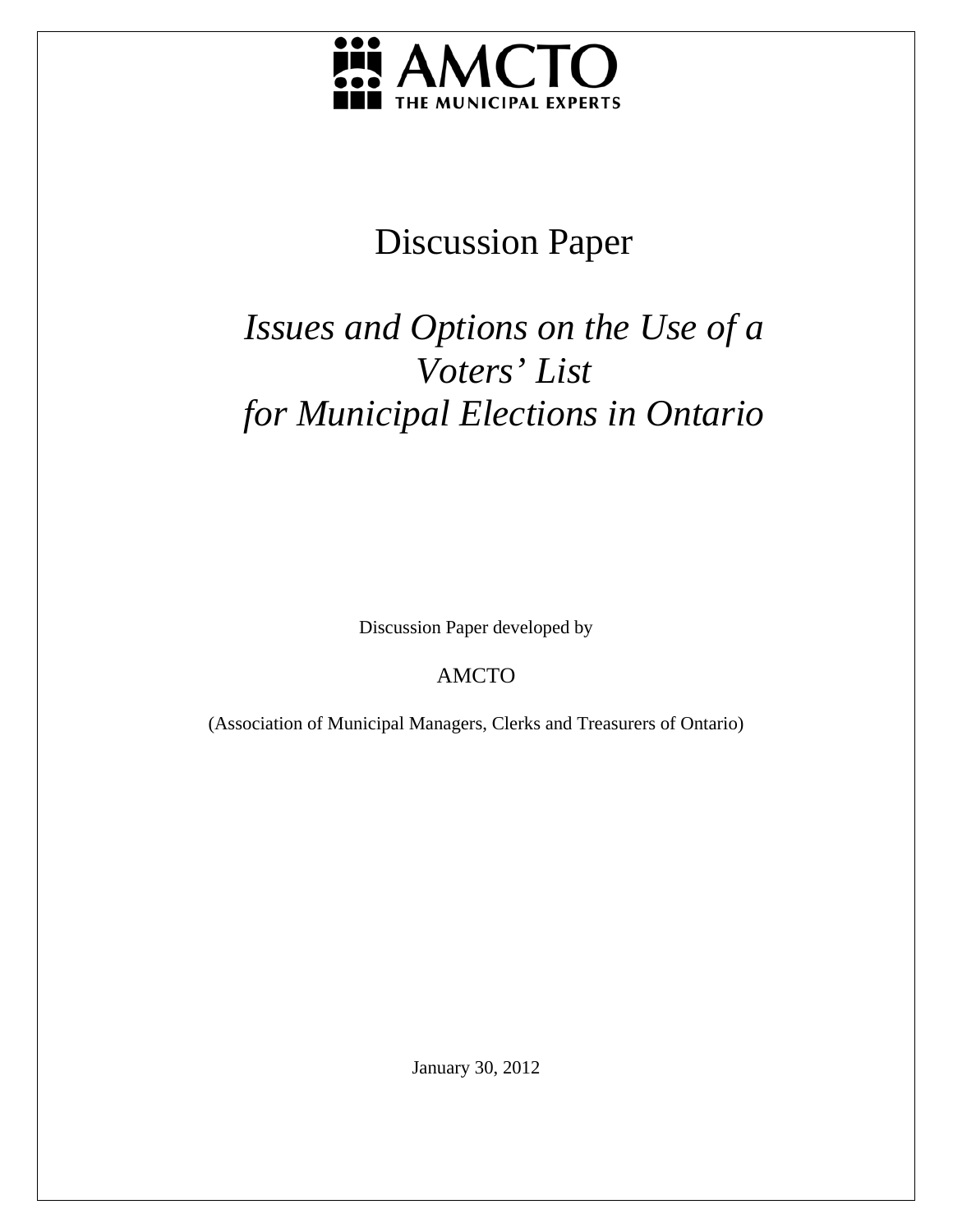The AMCTO Board wishes to acknowledge the contribution of the AMCTO Municipal Elections Project Team who helped inform the development of this Discussion Paper. The members of the Team include:

| Chair:                        | Vice Chair:                 | Legislative Committee Rep:   |  |
|-------------------------------|-----------------------------|------------------------------|--|
| Dawn McAlpine, CMO            | Stephen O'Brien             | Kimberley Kitteringham       |  |
| <b>City Clerk</b>             | Manager, Projects & Support | <b>Town Clerk</b>            |  |
| City of Barrie                | <b>Services</b>             | Town of Markham              |  |
|                               | Town of Richmond Hill       |                              |  |
| Member:                       | Member:                     | Member:                      |  |
| Tina Agnello, AMCT            | Cathie L. Best, CMO         | Lorraine V. Brace, CMO       |  |
| Deputy Clerk                  | <b>Town Clerk</b>           | Clerk/Manager of Legislative |  |
| City of Guelph                | Town of Oakville            | <b>Services</b>              |  |
|                               |                             | Town of Cobourg              |  |
| Member:                       | Member:                     | Member:                      |  |
| Catherine Conrad, AMCT        | <b>Anthony Fallis</b>       | Louise Lees                  |  |
| City Clerk                    | <b>Manager of Elections</b> | Deputy Clerk                 |  |
| City of North Bay             | City of Hamilton            | Town of Marathon             |  |
| Member:                       | Member:                     |                              |  |
| Bonita Pietrangelo            | Katie Valentin              |                              |  |
| Director Elections & Registry | Clerk                       |                              |  |
| <b>Services</b>               | Township of Montague        |                              |  |
| City of Toronto               |                             |                              |  |

#### **2011 – 2013 Municipal Elections Project Team**

Special thanks also to John Hannam, City Clerk, City of Thunder Bay, CMO and Jeffrey A. Abrams, City Clerk, City of Vaughan of AMCTO's Legislative Committee.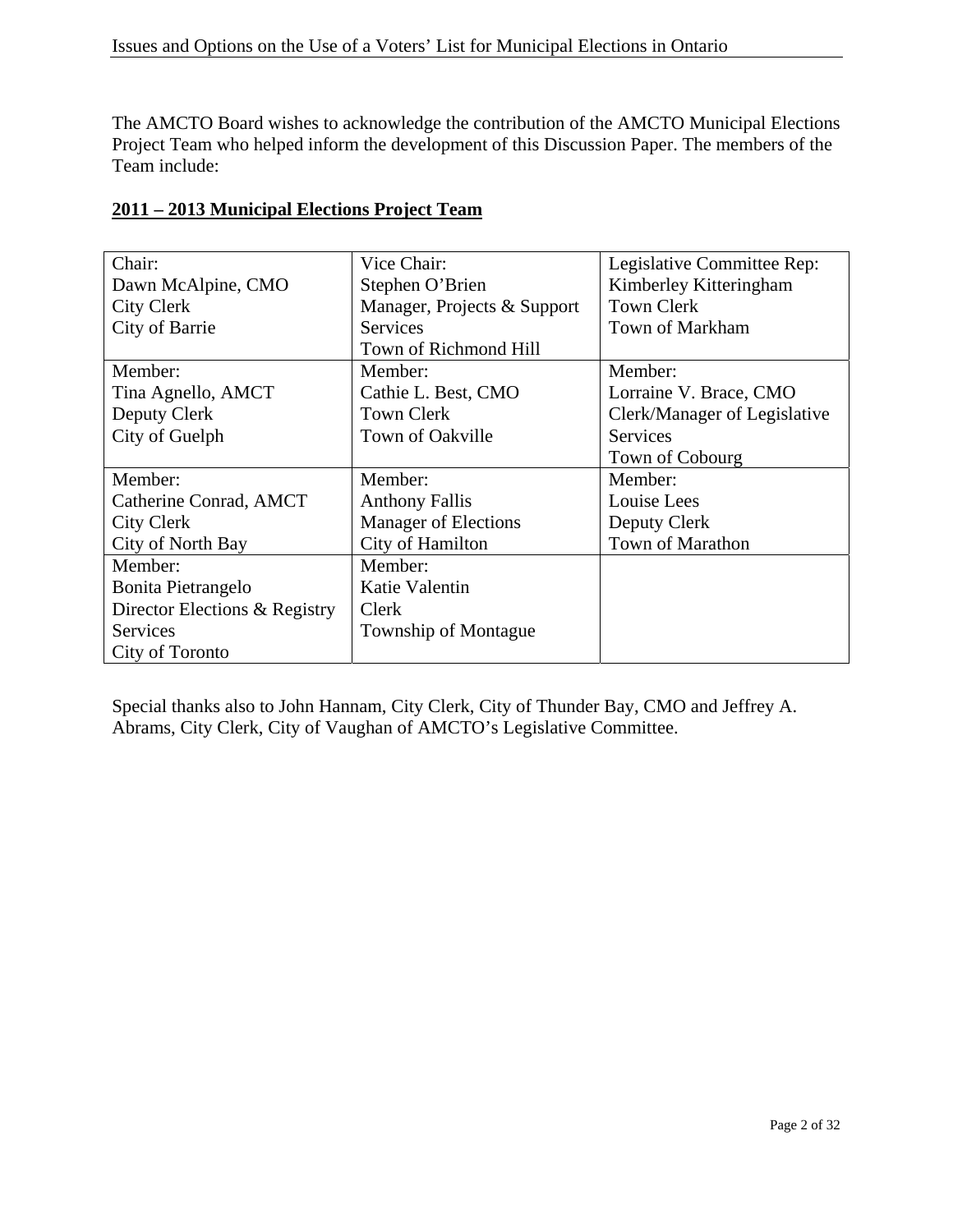

## February 13th Update: Deadline for comments extended to March 9th

January 30, 2012

Open letter to all AMCTO members and all stakeholders interested in addressing the issues with the Municipal Voters' List in Ontario

On behalf of the Board of Directors of AMCTO - the Association of Municipal Managers, Clerks and Treasurers of Ontario – I am writing to seek your engagement in a discussion about the issues and options on the use of a Voters' List for municipal elections in Ontario.

There is palpable frustration among our members with being part of a system that is not working effectively. For electors the issue is a simple one. It is best typified by an eligible elector's comment to one of our members: "How is that when it comes to getting me a tax bill, you have little difficulty, but when it comes to getting me on the Voters' List you have difficulty?"

As a professional organization dedicated to municipal excellence we want to do our part to improve this situation. The first step we believe is to get a discussion going about what the issues are, what is causing them and what can be done about them? To that end, AMCTO has prepared the attached Discussion Paper to guide this discussion.

We invite you to consider the three Discussion Questions in this Paper and send comments up to Friday March 2, 2012 to Curry Clifford, CMO, Director, Legislative Services and Government Relations for AMCTO at cclifford@amcto.com.

Comments will be summarized and presented to AMCTO's Municipal Elections Project Team, then discussed by its Legislative Committee and Board of Directors who will determine the Association's final position on the matter. This final position is expected to be released in time for AMCTO's annual conference June  $17<sup>th</sup>$  to  $20<sup>th</sup>$  in Ottawa.

Thank you for your interest in improving municipal election administration in Ontario.

Yours truly,

Daniel Gatien, AMCT President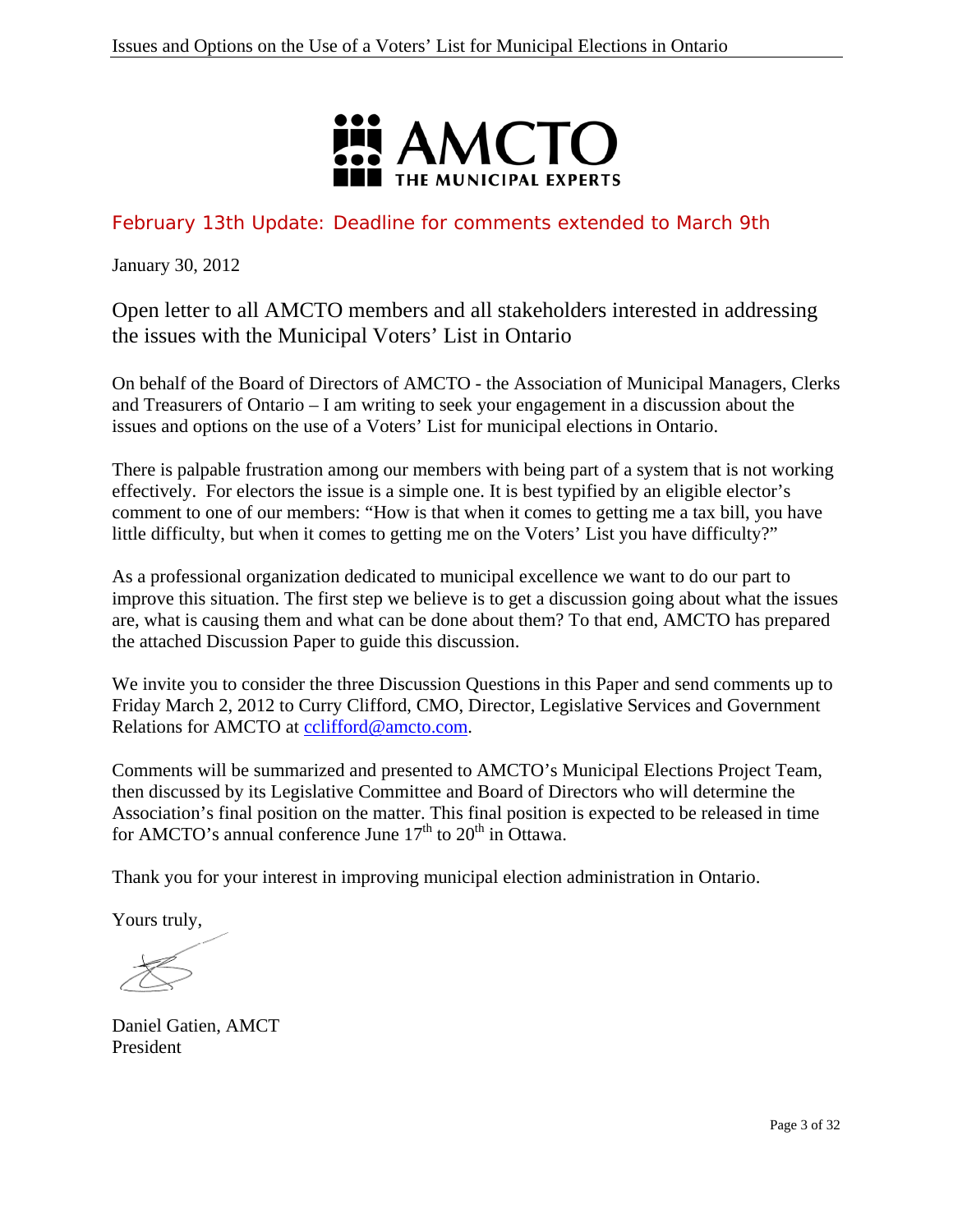| 4. Why this Discussion Paper Now, the Assumptions Underlying the Current Approach and |  |
|---------------------------------------------------------------------------------------|--|
|                                                                                       |  |
|                                                                                       |  |
|                                                                                       |  |
|                                                                                       |  |
|                                                                                       |  |
|                                                                                       |  |
| 10. Appendix 1 - MPAC's Defintion of Accuracy for Voters' List Purposes  28           |  |
|                                                                                       |  |
|                                                                                       |  |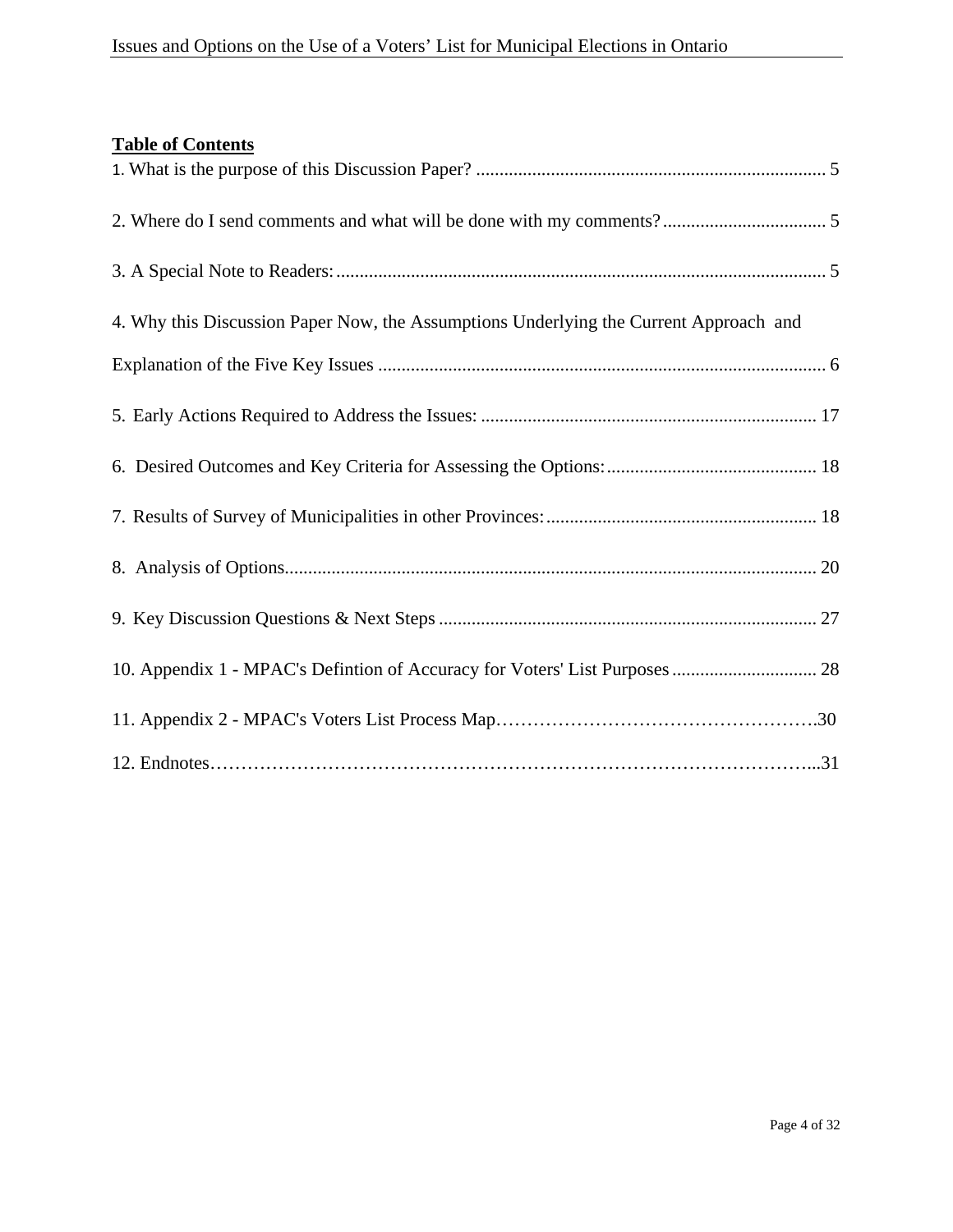## Discussion Paper Issues and Options on the Use of a Voters' List for Municipal Elections in Ontario

## February 13th Update: Deadline for comments extended to March 9th

#### **1. What is the purpose of this Discussion Paper?**

The purpose of this Discussion Paper is to inform and encourage a discussion among AMCTO members on the key issues with Ontario's current approach to the municipal Voters' List used in election administration in Ontario and to propose both early actions and longer term options for resolving those issues.

#### **AMCTO invites you to consider these three Discussion Questions:**

- *1. Have the right Outcomes and Criteria for assessing the options been identified? Anything missing?*
- *2. What is your preferred option?*
- *3. Are there any other matters that AMCTO should consider in formulating its position on the Voters' List?*

#### **2. Where do I send comments and what will be done with my comments?**

AMCTO invites you to consider the Discussion Questions and send comments up to Friday March 2, 2012 to Curry Clifford, Director, Legislative Services and Government Relations at cclifford@amcto.com. Comments will be summarized and presented to AMCTO's Municipal Elections Project Team, then discussed by its Legislative Committee and Board of Directors who will determine the Association's final position on the matter. This final position is expected to be released in time for AMCTO's annual conference June  $17<sup>th</sup>$  to  $20<sup>th</sup>$  in Ottawa.

#### **3. A Special Note to Readers:**

There are few issues affecting the 500 of AMCTO's 2200 members that are involved in election administration that have generated such strong sentiments as the development and management of the Voters' List. There is palpable frustration with being part of a system that is not working effectively. In an effort to provide a detached and critical analysis of the issues at hand, members will appreciate that that this paper may not fully reflect the intensity of these sentiments.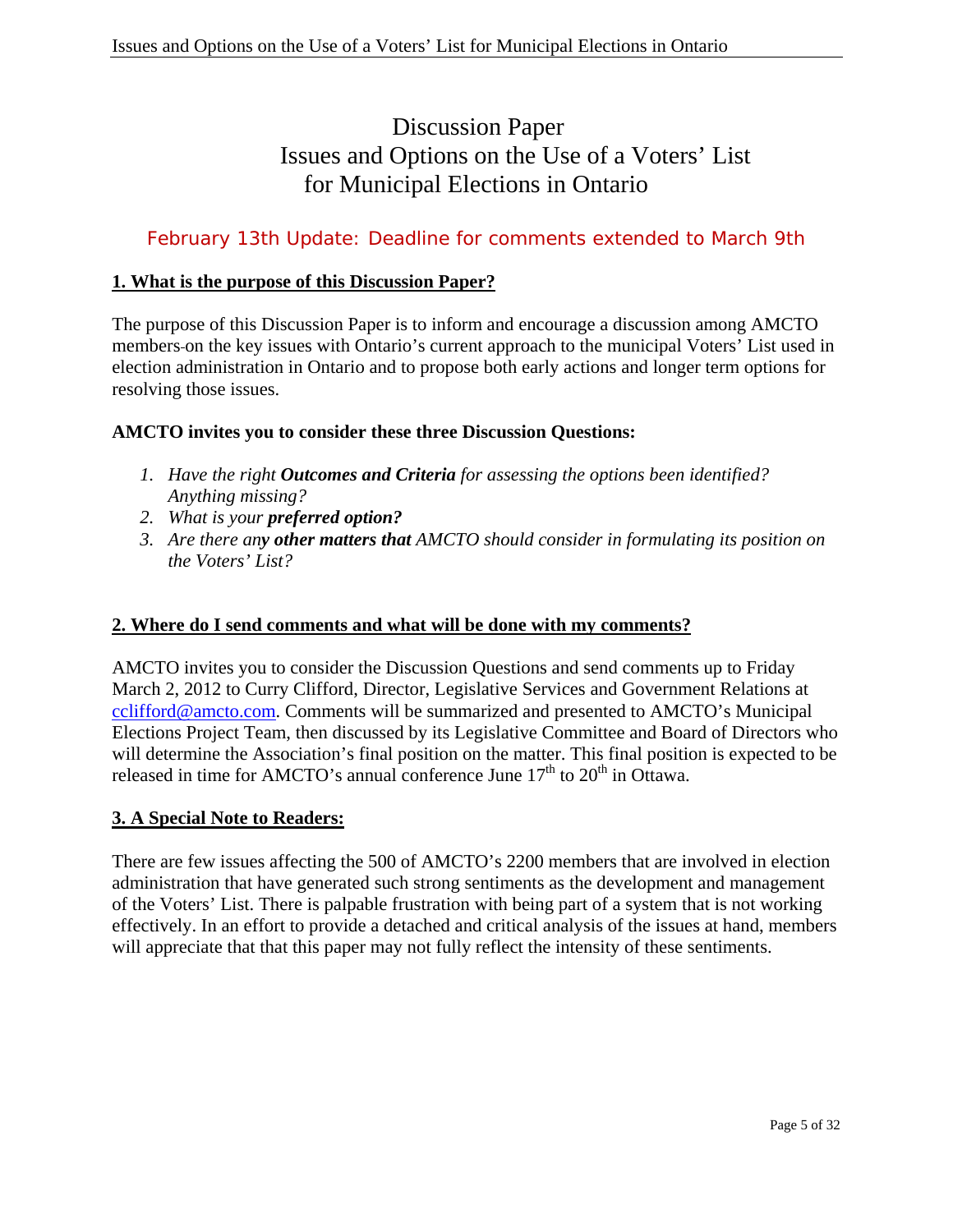### **4. Why this Discussion Paper Now, the Assumptions Underlying the Current Approach and Explanation of the Five Key Issues**

A number of different issues from a number of different quarters have come together to cause AMCTO to encourage a discussion on the Voters' List matter at this time.

In brief, there are increasing concerns about the current approaches to developing and maintaining the Voters' List including concerns with:

- 1. the accuracy of the Voters' List– a concern of both electors and election administrators
- 2. the costs of developing and maintaining the Voters' List– a concern of election administrators, municipal administrators and municipal councils
- 3. the absence of clear outcome based performance measures and strong business processes to deliver to those outcomes and accountability mechanisms to ensure performance - a concern of election administrators, municipal administrators and municipal councils
- 4. the risks to personal privacy a concern of some electors and privacy watchers (includes concern with the distribution as well as the development and maintenance of the List)
- 5. the extent to which the current approaches may be serving as barriers to voter turnout a concern of a diverse group of advocates for greater civic participation, including AMCTO.

**Understanding these issues and their underlying causes is critical to determining the early actions required and assessing the longer term options that should be considered.** While there have been previous efforts to improve the Voters' List and these have been appreciated, they did not have as their purpose addressing these five issues. Their focus was largely on Issues 1 and 2.

Each of these five issues is described in detail below.

#### **The Assumptions Underlying the Current Approach to the Voters' List**

Before we get to detailing these issues, it is important to understand how we've arrived at the current approach to the Voters' List. Our research, including interviews with some of the earlier policy makers on this matter, indicates that there are three main assumptions underlying the current approach:

1. A belief that municipal elections were an environment of high risk of voter fraud (both high likelihood and high impact). This has been a key concern of election administrators for many years in most jurisdictions. Having a Voters' List has been seen as an important check on this risk. If an elector's name is not on the Voters' List, then traditionally they could not vote. In Ontario, like in many other jurisdictions, this policy objective of eliminating virtually any risk of voter fraud has come to dominate the considerations for reforming this aspect of election administration.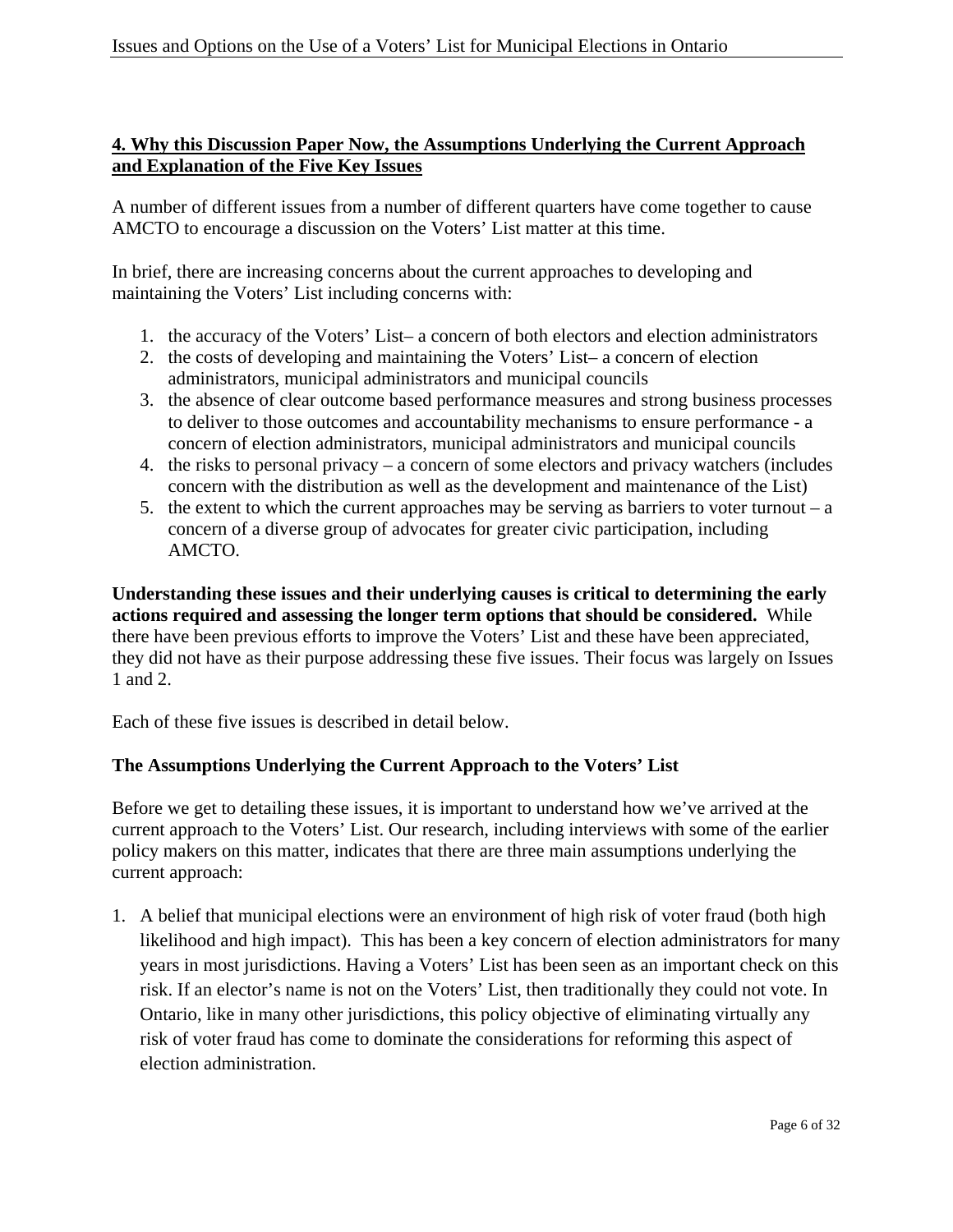- 2. A belief that candidates should be provided at public expense a list of eligible voters in order to undertake their campaigning and canvassing activities. Having a Voters' List enables the canvasser to have a good likelihood of knowing the name of the person that is likely to answer the door or the phone when they are canvassing. It has been especially useful for contacting electors on Voting Day as the names of the electors who have voted are crossed off the list at the Voting Place as they vote and the candidates can then easily determine who has not voted and thus who they need to contact to encourage them to get out and vote.
- 3. A belief that the property assessment roll should serve as the base for developing a municipal Voter's List. In Ontario, as MPAC is want to say, we don't have a Voters' List database, but rather an assessment database from which a Preliminary List of Electors is built at a specific point in time. (As MPAC has noted to AMCTO: *"per the MEA, 1996, a person cannot be found eligible to vote in a municipal, school board or DSSAB election, unless they can first be identified as an 'owner' or 'tenant'. Such decisions require information about a person's relationship to property. For over 40 years, MPAC and its ministry predecessors have been the only source of such information.")*

Whether these assumptions remain fully valid today needs discussion.

In terms of the first assumption, the risk of voter fraud has been significantly lessened as: much more sophisticated and secure forms of personal identification have since been developed; stronger penalties for voter fraud have been established (and even stronger ones provincially have recently been enacted); a better educated, less easily manipulated population makes up the Ontario of today; the sophistication of election administration has increased.

Today many commentators would suggest that the much greater risk to democracy is too few rather than too many people voting. AMCTO is not aware of any evidence that suggests that those jurisdictions that don't have a Voters' List, such as municipalities in Alberta, have higher incidents of voter fraud.

In terms of the second assumption, the environment has also changed: election campaigning now takes many other forms other than door knocking and, in many communities, relies more on technologies tied to other data sources; there is increasing concern with privacy, especially where the Voters' List is provided to a range of persons assisting the candidate without checks on how it may be used; what is considered a public vs. a private benefit has shifted.

This last item concerns an issue that is emerging about whether the production of a Voters' List should be something that is financed by the public if its use is primarily for what some would regard as a private purpose - campaigning for elected office. This line of argument suggests that if producing a Voters' List is a suitable activity to undertake, then the cost of it should be borne by its users. In the alternative, it should be recognized as an expense of the treasury for promoting political participation in the same way a municipality that issues rebates for political donations recognizes it is making an expenditure related to encouraging political participation as opposed to an expenses related to election administration. While the distinction may seem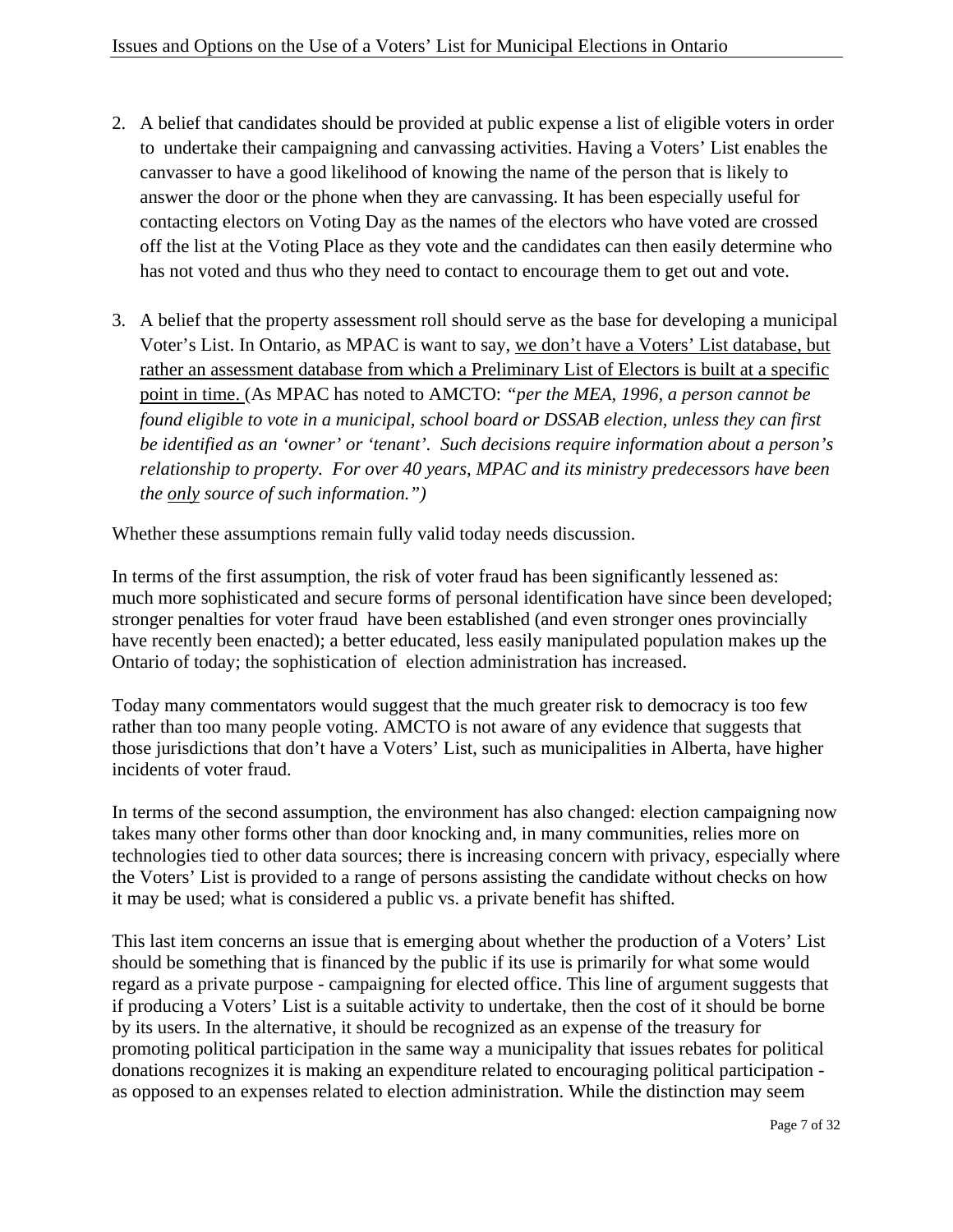artificial, it is important for accountability reasons to be transparent about the purpose of public spending and to recognize that a choice is being made to spend funds in certain ways.

In terms of the third assumption, again, the public administration orientation of the time is important. Like most government programs of earlier generations, the Voters' List program was designed "inside out" rather than "outside in". That is, the starting point was what could be built out from what was available (what output can be produced), rather than what should be built to serve the public interest (what outcome is desired).

This focus has remained with the discussion going to questions of what are the practical possibilities with the existing systems and refinements to it rather than what are the outcomes desired. Success is viewed based on what today we would call input and output type performance measures, (e.g., number of revision forms processed), rather than outcome type measures, (e.g., level of satisfaction by election administrators with the results achieved).

In today's day and age we would start with determining the outcomes desired and, like with any other well managed service, the client (election administrator in this case) would be involved in determining the outcome standards expected. Without this involvement, it is difficult to ensure accountability by the election administrator.

With that context, let's outline the issues...

#### **Issue 1: The Accuracy of the Voters' List**

#### *What is the overall perception of accuracy?*

Concerns with the validity and the reliability of the Voters' List used in municipal elections in Ontario have been growing. For experienced election administrators, the most recent municipal election (2010) represented one of the most challenging election years ever experienced in terms of the volume of errors with the Voters' List. The errors were varied in type, repeated despite significant efforts by administrators to correct them and widespread, occurring in various parts of the province in both urban and rural municipalities and ones with significant migration of voters and ones without.

AMCTO's 2010 Municipal Elections Survey asked municipal election managers to rate the accuracy of MPAC's data.<sup>i</sup> The results are shown in the chart below.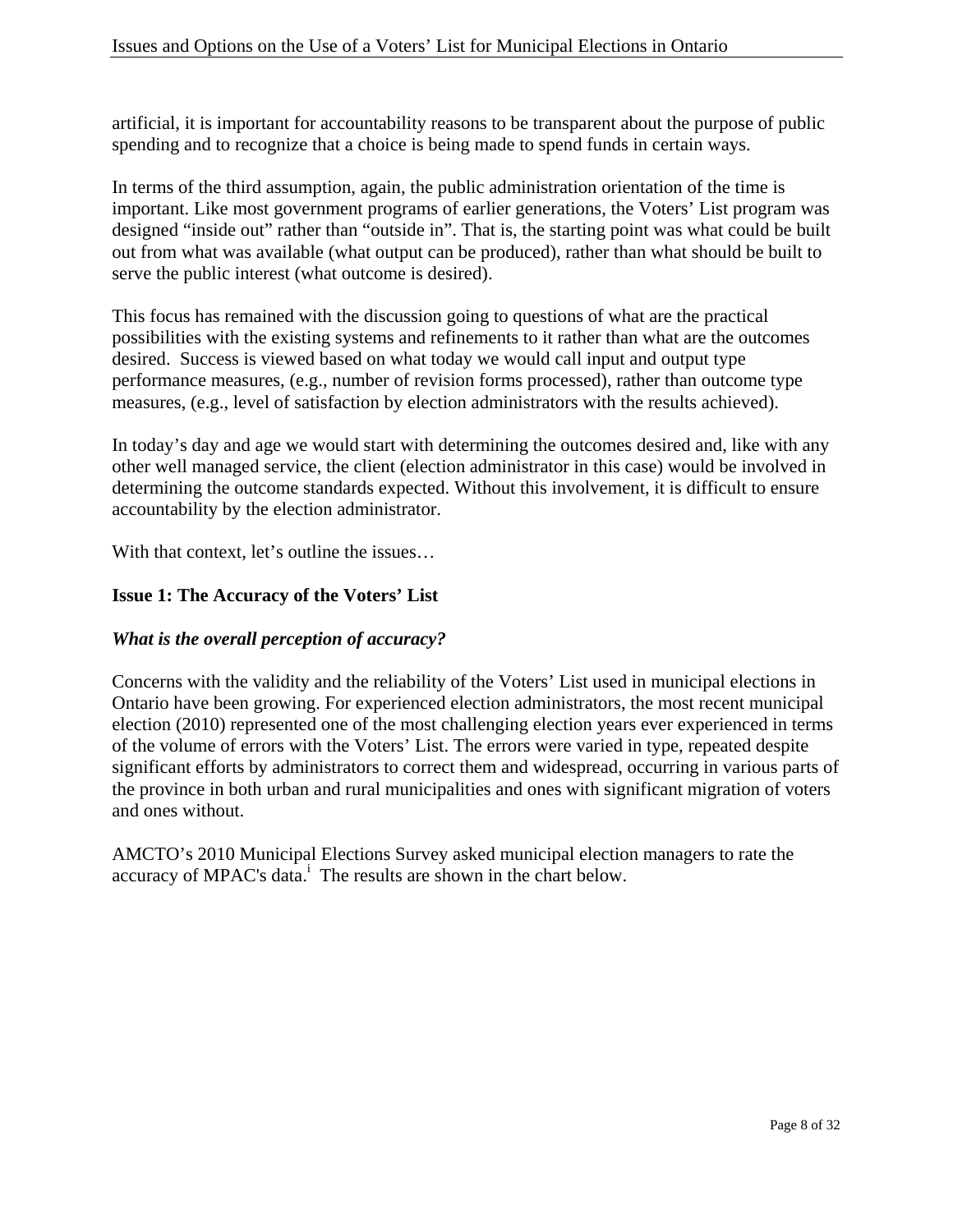| 41. Compared to 2006, how would you rate the ACCURACY of MPAC's 2010 data? |                     |       |                   |  |
|----------------------------------------------------------------------------|---------------------|-------|-------------------|--|
|                                                                            | Response<br>Percent |       | Response<br>Count |  |
| <b>Better</b>                                                              |                     | 22.0% | 37                |  |
| <b>About the same</b>                                                      |                     | 55.4% | 93                |  |
| Worse                                                                      |                     | 22.6% | 38                |  |
|                                                                            | answered question   |       | 168               |  |
|                                                                            | skipped question    |       | 51                |  |

 Survey participants were also asked for their suggestions for how MPAC's data could be improved for the next municipal election in 2014. Eighty-six of the survey participants offered suggestions. By far the most common area of concern cited was with the processing of the data (the activity between the time when the data is provided to MPAC and when it is returned to the municipality).

There were far fewer but still a significant number of comments about the need to improve the data that is collected before it is processed, especially suggestions for a more robust enumeration and enhanced communication to electors about the importance of taking action to get on the Voters' List. Some respondents went beyond suggesting where in the process the problems seem to occur to suggesting specific and significant changes in the responsibility for preparing the Voters' List.

#### *What is the reality about the accuracy?*

131 of the respondents responded to this question "What was the total number of Voters' List revisions that you made in 2010?"

The largest number of respondents (48) reported 100-500 additions; similarly, the largest number of respondents (47) reported 100-500 deletions and 25 respondents reported 100-500 changes. 37 municipalities had fewer than 100 additions; 32 had fewer than 100 deletions and 36 had fewer than 100 changes.

However, some municipalities had significant revisions. The following illustrates those municipalities with significant additions and changes to the List:

| Municipality     | # of additions | total # of electors |
|------------------|----------------|---------------------|
| City of Toronto  | 95,494         | 1,546,731           |
| City of Ottawa   | 19,776         | 607,357             |
| City of Brampton | 9.218          | 260,573             |
| City of Hamilton | 7.300          | 353,000             |
|                  |                |                     |
| Municipality     | # of changes   | total # of electors |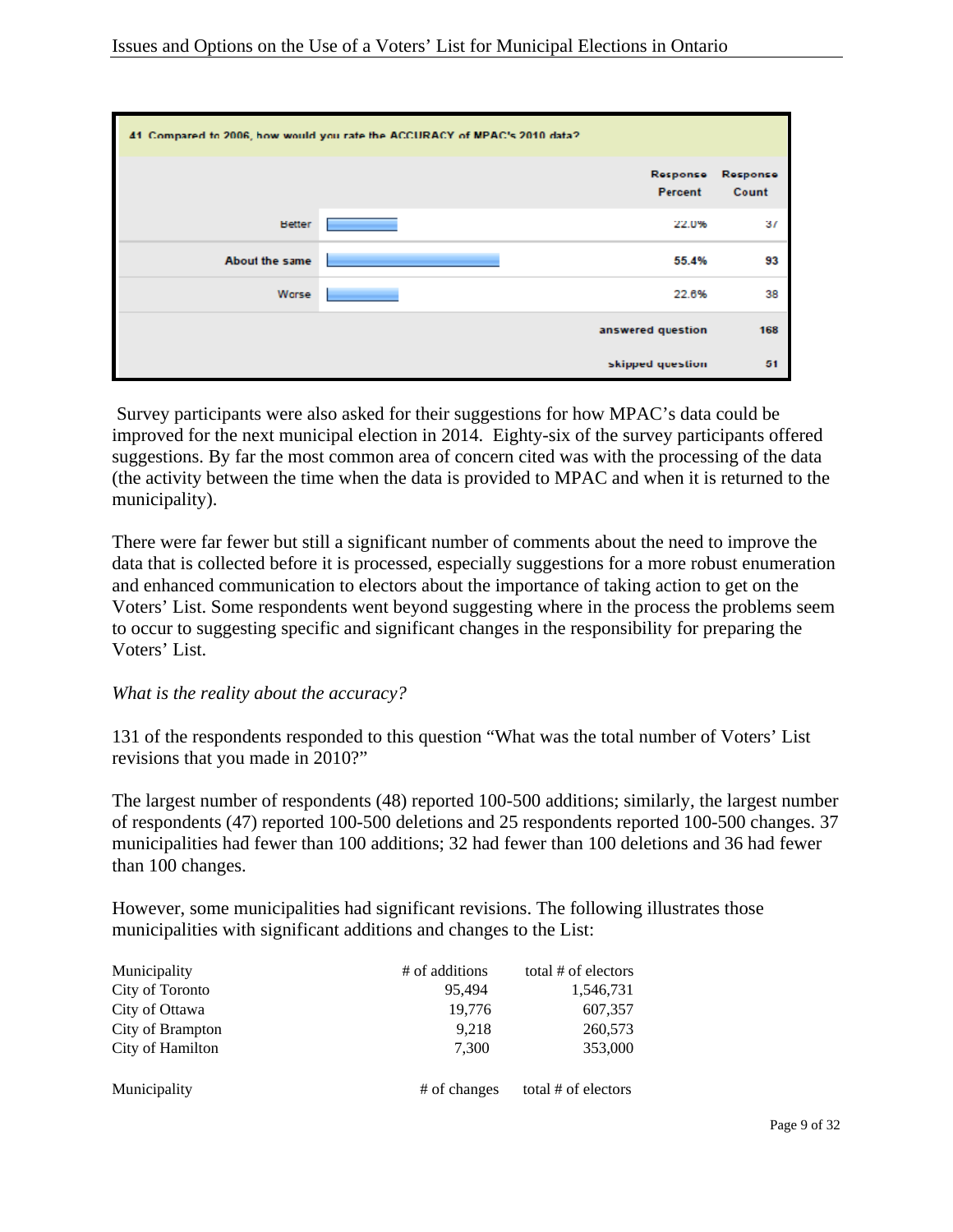#### Issues and Options on the Use of a Voters' List for Municipal Elections in Ontario

| City of Ottawa      | 84.210 | 607.357   |
|---------------------|--------|-----------|
| City of Toronto     | 52.744 | 1.546.731 |
| City of Mississauga | 13.324 | 417.919   |
| City of Kitchener   | 5.799  | 139.271   |

Unusually high levels of revisions also occurred in smaller municipalities across the province, e.g., in Brockville with less than 15,000 electors there were 1,511changes; in Oro-Medonte with less than 17,000 electors there were 875 deletions.

Notably, 26 municipalities reported that in 2010 they removed 41,182 children's names. And over 3,000 duplicated names were reported removed by 46 municipalities.

MPAC, for its part, in its 2010 Post Enumeration Report (April 1, 2011)<sup>ii</sup>, indicates that for the 2010 election, "Based on a combination of data matching with Elections Canada and MPAC enumeration results, electors were confirmed in 87.9% of all households in Ontario, which is an improvement over the 85.8% in 2006 and 80.22% in 2003."

#### *How does MPAC define accuracy?*

There are several different notions of what would constitute an "accurate" Voters' List. MPAC's description of the complexity in arriving at a good measure of accuracy is set out in Appendix 1.

#### MPAC advises that by its definition, *"the percent accurate rate in 2010 was about 90%, the same as in 2006."*

#### *Whose opinion should we most pay attention to on the matter of accuracy?*

The bottom line though is what does all this mean for electors? The issue for electors is a simple one best typified by an eligible elector's comment to one of our members: **"How is that when it comes to getting me a tax bill, you have little difficulty, but when it comes to getting me on the Voters' List you have difficulty?"** 

AMCTO, as an organization committed to municipal excellence, believes the public deserves better. That's why we want to get a discussion going about these issues. The discussions below, especially in Issue #3 begin to provide an explanation of what is causing these accuracy issues. First though, to provide some context, here is a brief look at the cost of this service.

#### **Issue 2: The Costs of Developing and Maintaining the Voters' List**

There is an increasing level of concern about the costs - in staff time and data storage, cleansing and management costs - on the part of both municipalities and MPAC to develop and maintain the Voters' List. Some municipalities have gone so far as to ask what the MPAC costs are for this activity for their municipality. (Unfortunately, the data is not available at this level.)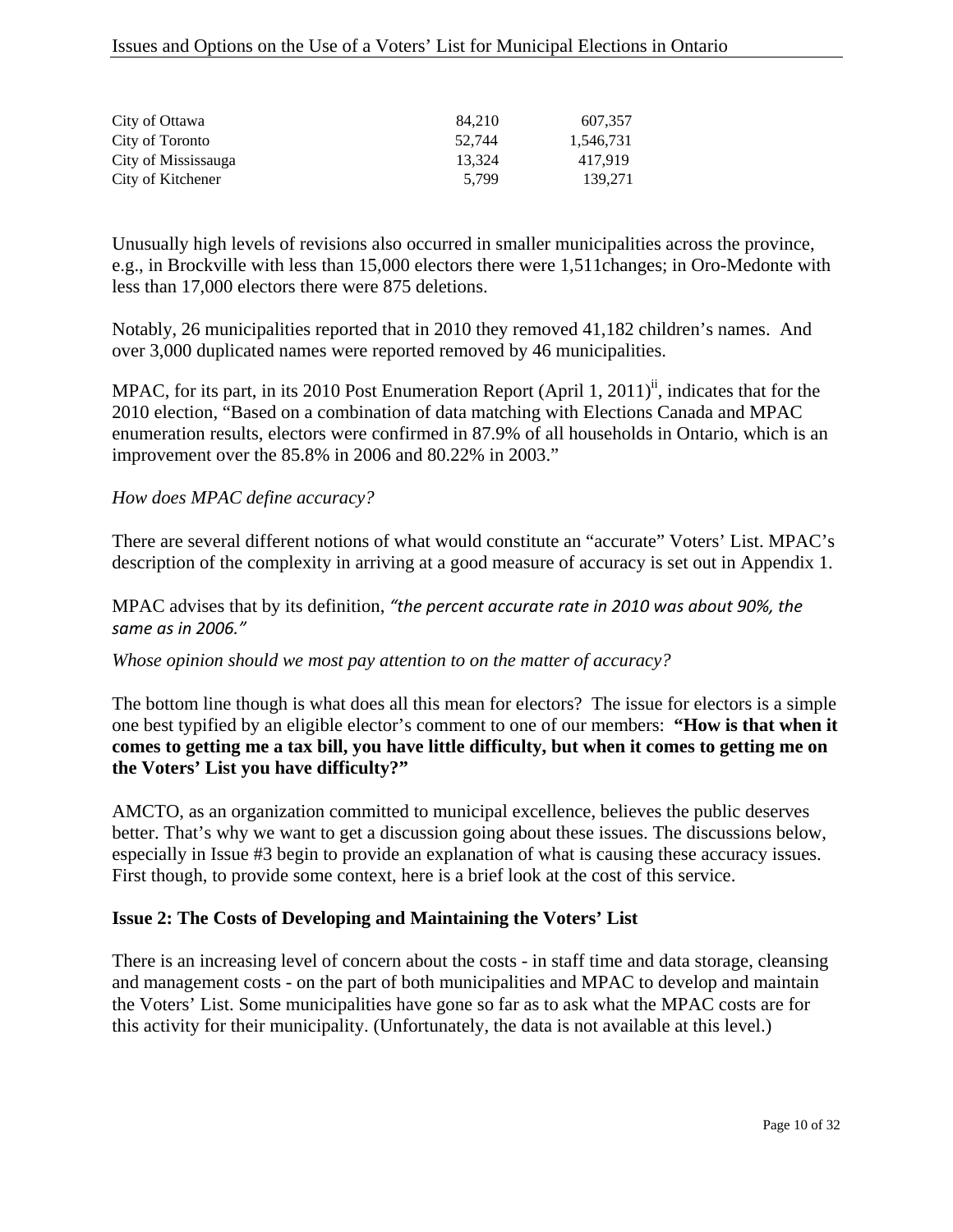### *What are MPAC's costs?*

MPAC's costs alone are estimated at \$4,196,709 to deliver in 2010 a Preliminary List of 9,017,295 Electors (773,174 of whom were non-resident electors) to those organizations conducting elections: 414 municipalities, 24 School Boards and 10 District Social Services Administration Boards. A further \$1,059,000 was spent by MPAC to process some 890,000 revisions – utilizing some 50 temporary staff who, assisted by two supervisors and three specialists manually inputted these changes. (Although the MPAC's cost per revision is actually higher as about 40% of the revisions did not change MPAC's database; MPAC already had the same information, either because the municipalities did not use the exceptions information supplied them in September, or because the information had already been collected through MPAC's normal business processes.) MPAC estimates its total costs related to the Voters' List therefore as \$5,255,709. Divided among the 9 million electors, this amounts to 58 cents per elector.

#### *What are municipalities' costs?*

For municipalities, here is a sampling of the costs<sup>iii</sup>:

A municipality of 87,000 electors had spending of \$10,750 in staff costs revising the PLE (correcting for obvious errors), \$15,700 in staff costs revising the Voters' List, \$19,500 in staff costs related to revisions made at Advance Voting Days and on Voting Day, \$1,000 in staff costs processing Post-Voting Day revisions and sending these revisions to MPAC and \$5,650 in operating expenses to undertake these activities for a total of \$51,600.

A municipality of 121,000 electors had spending of \$15,000 in staff costs revising the PLE (correcting for obvious errors), \$20,500 in staff costs revising the Voters' List, \$23,600 in staff costs related to revisions made at Advance Voting Days and on Voting Day, \$16,000 in staff costs processing Post-Voting Day revisions and sending these revisions to MPAC and \$4,000 in operating expenses to undertake these activities for a total of \$79,100.

A municipality of 350,000 electors had spending of \$6,500 in staff costs revising the PLE (correcting for obvious errors), \$15,000 in staff costs revising the Voters' List, \$91,500 in staff costs related to revisions made at Advance Voting Days and on Voting Day, \$31,500 in staff costs processing Post-Voting Day revisions and sending these revisions to MPAC and \$11,300 in operating expenses to undertake these activities for a total of \$155,800.

*Overall, it would not be unreasonable to suggest that the municipal sector spends more revising the Voters' List than MPAC spends producing it: \$4.5 million vs. \$4.2 million. And that for every \$1.00 that MPAC spends making a revision, a municipality spends \$4.00 to get the information to the point that it can be revised. And, in total the draw on public resources to create and maintain the voters list exceeds \$10 million. While there is no guarantee that a changed approach would be any less costly, the question remains as to whether good public value is being provided with the current approach. One is reminded of the quip: Why fix the machine producing dented tin cans when you can hire enough people to bang out the dents?*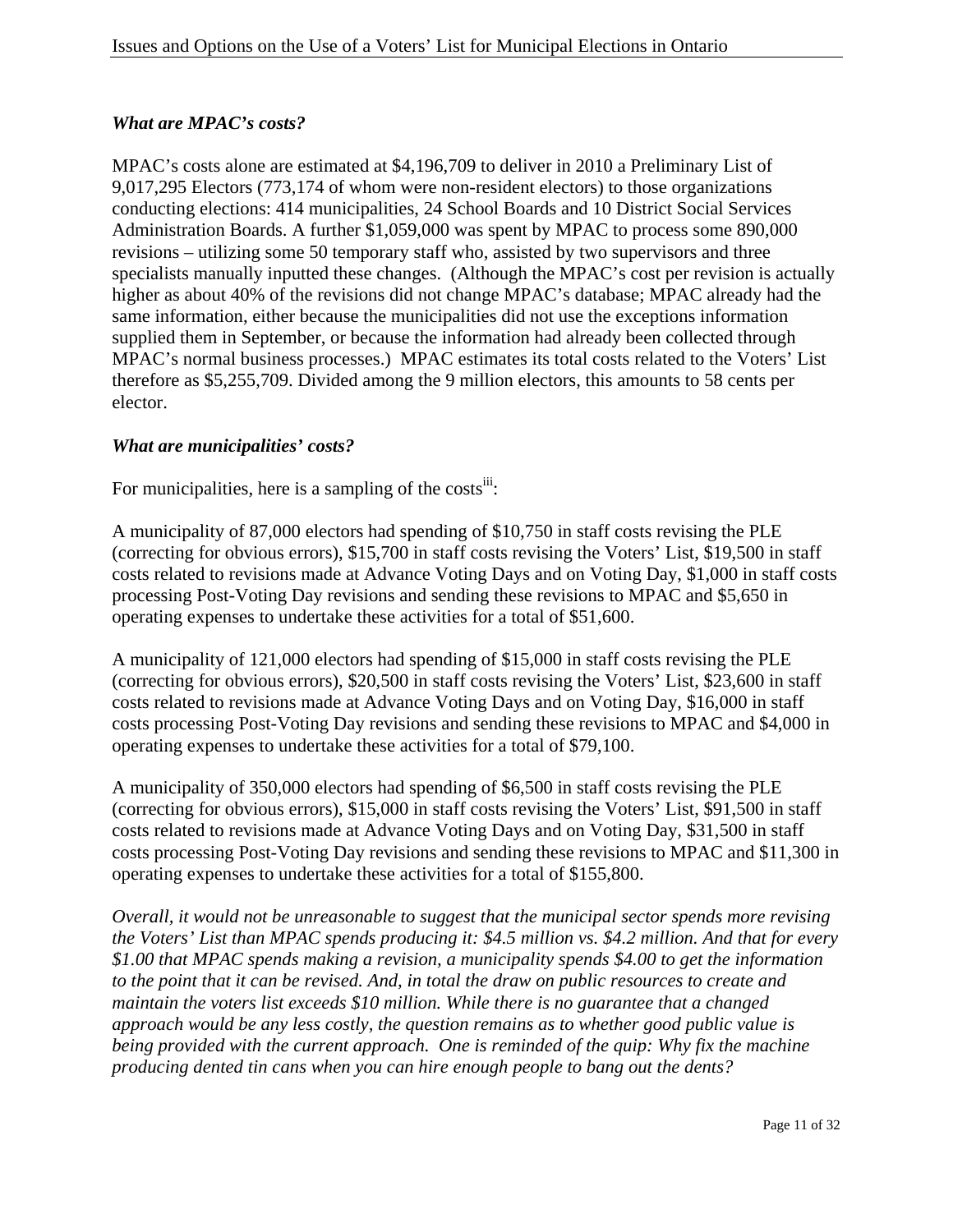#### **Issue 3: The absence of clear outcome based performance measures and strong business processes to deliver to expected outcomes and accountability mechanisms to address performance gaps.**

In the discussion above of Issue 1, the quality of the product was discussed. Those election administrators and municipal administrators who have sought to understand what is causing these difficulties and seek MPAC's engagement in addressing them have brought important insights: They quickly recognize that certain **key ingredients for successful business outcomes are missing**:

- Clear outcome based performance measures to guide this service
- Strong business processes to deliver to high standards
- Effective accountability mechanisms to ensure performance.

AMCTO brings its broader expertise in effective service management to this discussion and suggests that until these issues are addressed, other efforts to improve the Voters' List will not bring the deep and sustained change required.

#### *What is the first step to business improvement?*

Other large organizations managing complex data, e.g., insurance companies, hospitals, banks have moved to adopt quality standards and businesses processes that are designed and audited by an outside standards body such as Service Excellence Canada. Ontario municipalities, including the Town of Markham and the Region of Peel have also moved to adopt these quality processes and standards in their operations.

Looking at the current approach on the Voters' List, what a municipal administrator sees as success is measured based on what today we would call input and output type performance measures, (e.g., number of revision forms processed), rather than outcome type measures (e.g., level of satisfaction by election administrators with the results achieved).

The discussion needs to focus at a strategic level on what constitutes an acceptable product. And, like with any other well managed service, the client (election administrator in this case) needs to be involved in determining the outcome standards expected. Without this involvement, it is difficult to ensure accountability by the election administrator.

The Common Measurement Tool (CMT) from the Institute for Citizen Centered Service may offer suitable overall guidance here on **performance outcomes** as it includes such measures as:

- accuracy (and this itself may need to be broken down in the case of this Voters' List service with different expectations for different populations e.g., as students are more transient one doesn't expect the same level of accuracy for student vote count)
- achieved outcome sought- that itself then may in turn have measures in the case of this Voters' List service like: the right revision, delivered to the right person, at the right time, at the right cost (\$ and staff time), in right format, to enable right action.
- courtesy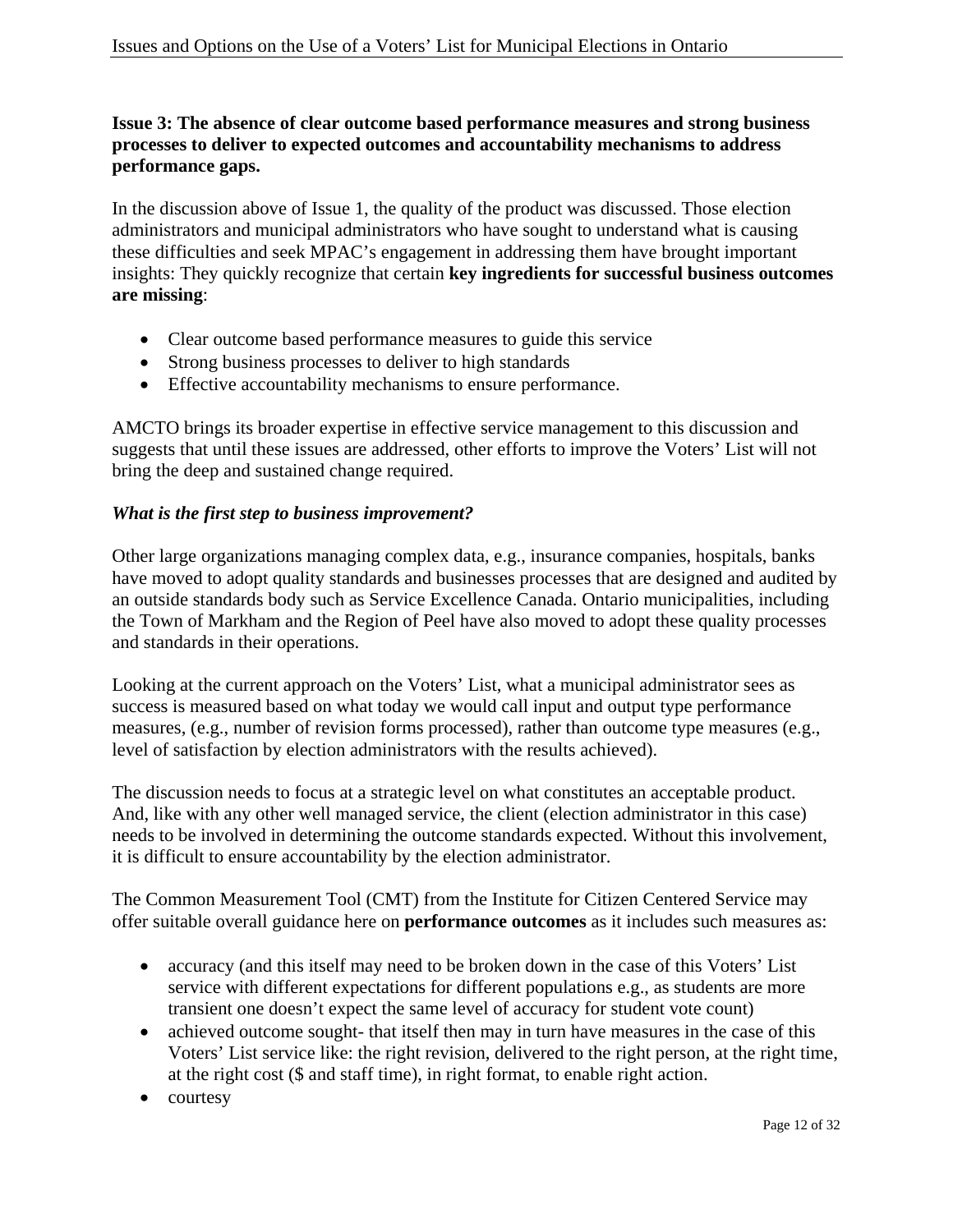- responsiveness
- timeliness
- relevance of the response.

#### *Where do things go wrong?*

There are many points at which this process is at high risk for error, including:

- No attempt is made to enumerate all eligible electors. Not since 1997 has a full provincewide enumeration mailout been conducted. Instead MPAC enumerates on a continuous and on-going basis; during intervals between election years, MPAC mails out approximately 2.4 million occupancy questionnaires, requesting identical information as collected on Municipal Enumeration Forms (MEFs) iv
- between the time the preliminary list is delivered and the election (in 2010 July vs. October) when of course many residents move - MPAC estimates up to 8% to 12% of the population moves during this period each year  $\overline{v}$
- not sharing birth and death information between government agencies
- throughout the process as there is still a substantial reliance on accurately processing what in many instances are **hand written** forms and as noted earlier, some 50 temporary staff are employed by MPAC to **manually** input some 890,000 revisions.

MPAC's processing rules themselves can inadvertently mean further errors continue. As an example, for the last set of revisions for the 2010 election, some 17,800 revision forms that election administrators and electors took the time to send to MPAC were not processed because the forms were deemed to be "incomplete". Note that even forms that are otherwise complete but either not signed or not dated are considered "incomplete" as well as those where the 19 digit roll number is missing or where the elector is a tenant and the apartment unit # is not shown. It should be noted that where a roll number is missing, there is a notable effect on operator processing time required for searching and verifying property information.

Lastly, the quality checks in the system are either weak or difficult to implement.

As an example of the first, there is inadequate time (a matter of a few days given the late August delivery of the PLE as noted) provided for election administrators to check the list of several thousand – or, in some case several hundred thousand names - such that errors can continue and not get corrected.

As an example of the second, there is an onerous process for the election administrator to go through to correct the list where they see errors. Manitoba election administrators can draw on whatever sources they have available to make revisions, as they deem suitable. Ontario municipal election administrators do not have this authority.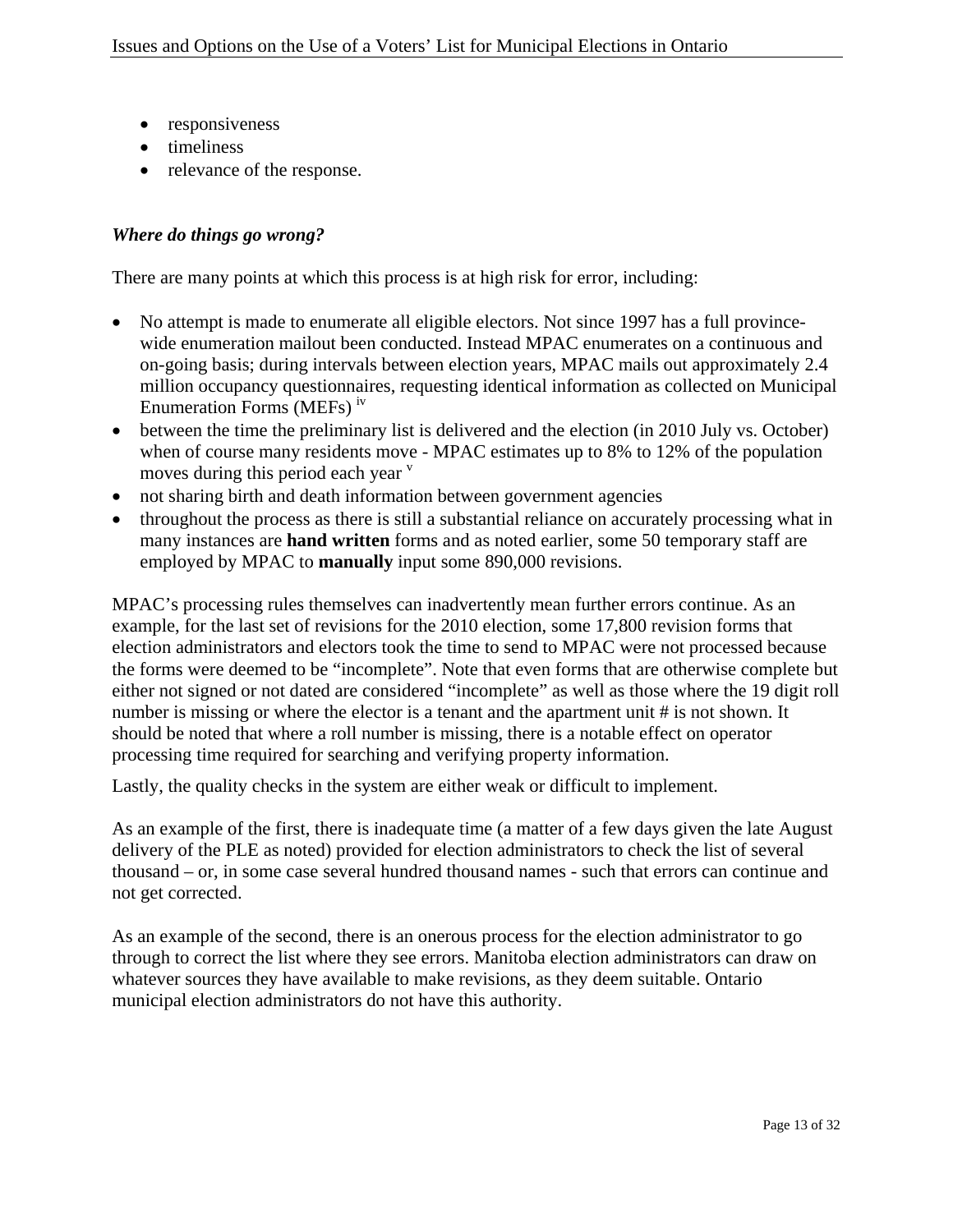AMCTO requested on several occasions that a process map be provided to indicate the process MPAC uses for developing and maintaining the Voters' List. The request was met with the material provided in Appendix 2.

#### *What are the real costs of these business process issues?*

There are real costs to these process management weaknesses. Aside from the significant public dollars spent as noted above in Issue 2, including municipal staff time completing revisions that are not processed, MPAC was unfortunately unable to provide its more than half a million revisions to Elections Ontario by Spring of 2011 to enable the latter's data to be updated. This represents a significant lost opportunity to provide an improved related service and leaves electors frustrated and confused that they provided one government agency information that couldn't seem to co-ordinate its work with another government agency.

There are also less tangible costs to these weaknesses:

- an elector's perception of the quality of election administration overall can be negative and mistrusting when they discover these many errors in the Voters List
- in the case of a deceased person's name continuing to appear on the list, further emotional distress is caused for the widow or family
- some electors simply choose not to wait or join a long line as they wait for revisions to be made at the voting place - in Toronto, more than 90% of the additions are made at the Voting Place. This is typical of most municipalities.
- Inaccuracies in the list can also serve to under or over calculate election financing thresholds and voter turn out percentages.

#### *What is it about the accountability mechanisms that mean problems are not getting fully addressed?*

As noted, many improvements have been made to address the risks and issues. And many problems remain.

Again, returning to the perspective of the municipal administrator, reflecting on their experience with other services that are provided by outside providers, they are frustrated that even if there were outcome based performance standards in place and strong business processes to deliver to these standards, they cannot hold the provider to account when the service does not meet their expectations – and in fact have no formal means of contracting these expectations. While MPAC staff has been prepared to appear before councils and senior municipal staff to explain the performance issues, these are after the fact making it difficult for both MPAC and the municipality to ensure ongoing success on this service.

In conclusion, modernized accountability mechanisms are necessary in order to achieve significant and sustained improvement to the Voters' List service.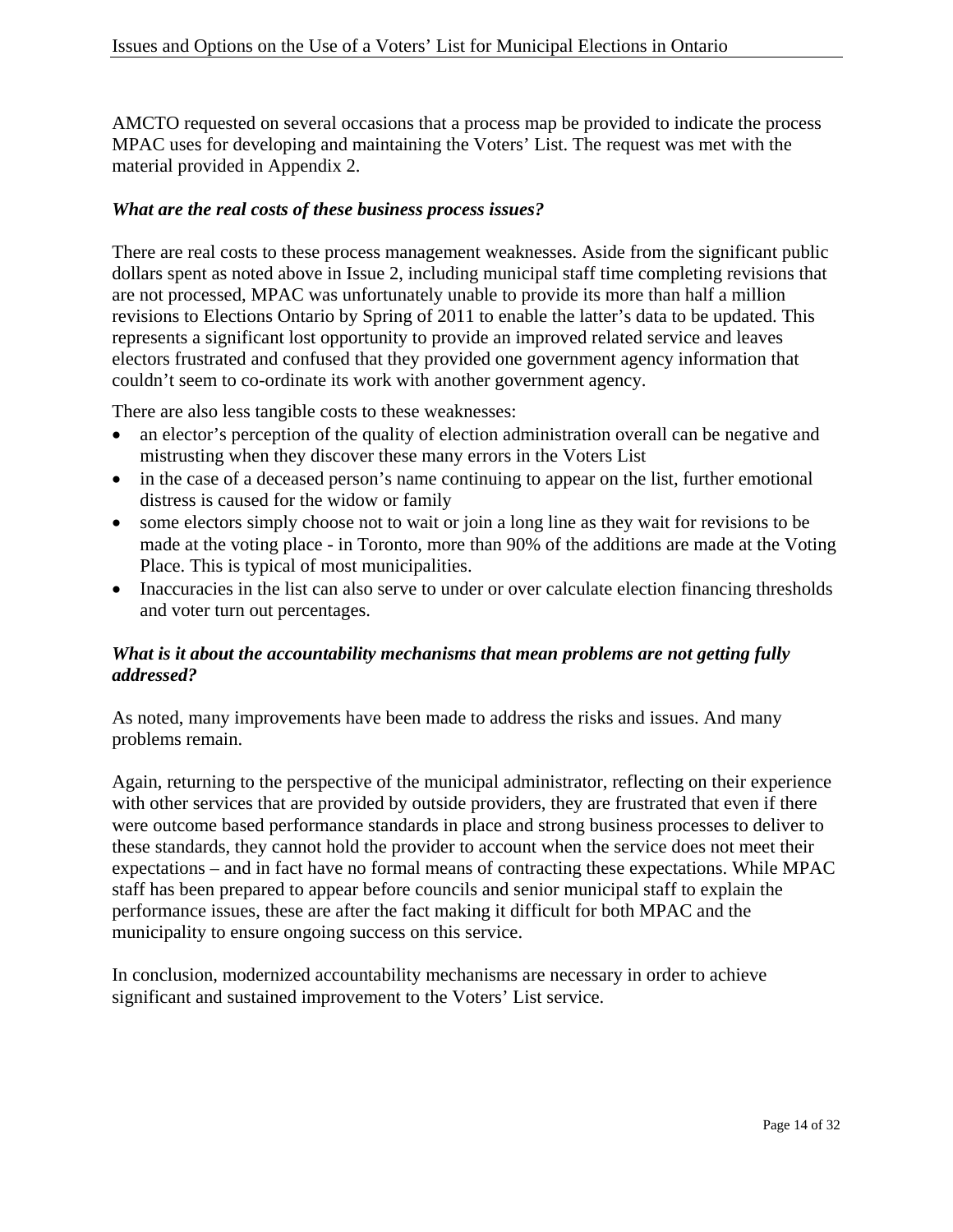#### **Issue 4: The risks to personal privacy**

Ontarians and the Ontario's Privacy Commissioner are increasingly growing concerned about privacy. MPAC and municipal clerks experience increasing numbers of electors who directly or indirectly take efforts to remove their names from the Voters' List or not have their name appear, e.g., not return enumeration forms, as they perceive that their privacy is being infringed upon by the provision of this information.

This concern has grown as the number of individuals involved in campaigns has grown and the public's awareness of the election canvassing process has grown. Once aware that candidates demand addresses of voters (not just name and voting location) and that these in turn can be handed over to volunteer campaign workers with few or no controls, some members of the public become increasingly concerned about their privacy. Candidate demands for electronic versions of lists for sorting and auto dialers are also increasing, with the potential for less than honourable uses of the personal information simplified by electronic formats.

Note this concern about privacy can sometimes be confused with the matter of public disclosure of who voted. It is well understood that whether a person voted is not a private matter (unlike who they voted for). The privacy issue here concerns not whether the person voted but disclosure - and uncontrolled use of information - about their address.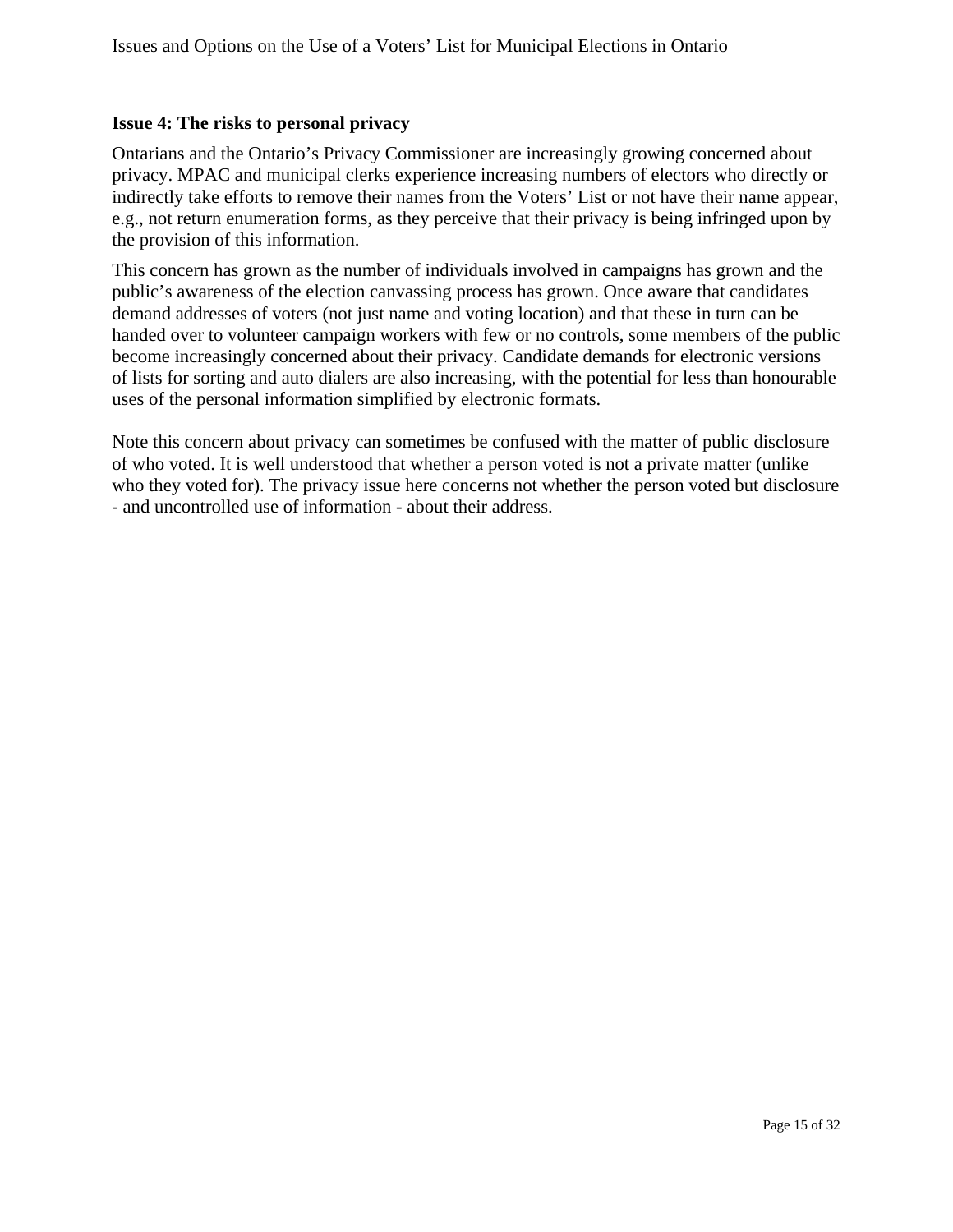#### **Issue 5: The extent to which the current approaches may be serving as barriers to voter turnout**

Low levels of voter turnout remain a key concern of many stakeholders - AMCTO amongst them. While there are many, many reasons for this, election administrators by the processes they put in place do not want to inadvertently create barriers to eligible electors voting.

Some administrators and academics suggest that the whole matter of having a Voters' List creates a psychological barrier to eligible electors voting. Getting one's name on the voters list, regardless of whether it is required today to ensure eligibility to vote, is perceived by some electors as what they need to do to vote and they do not care or do not wish, for any number of reasons, privacy among them, to do that. They then conclude, erroneously, that they can't vote. <sup>vi</sup> Those experts who take this view, suggest that the biggest risk to democracy is people not voting and those barriers to voting need to be systematically removed and point to jurisdictions like Alberta that seems to have successfully managed any significant risks of not having a Voters' List.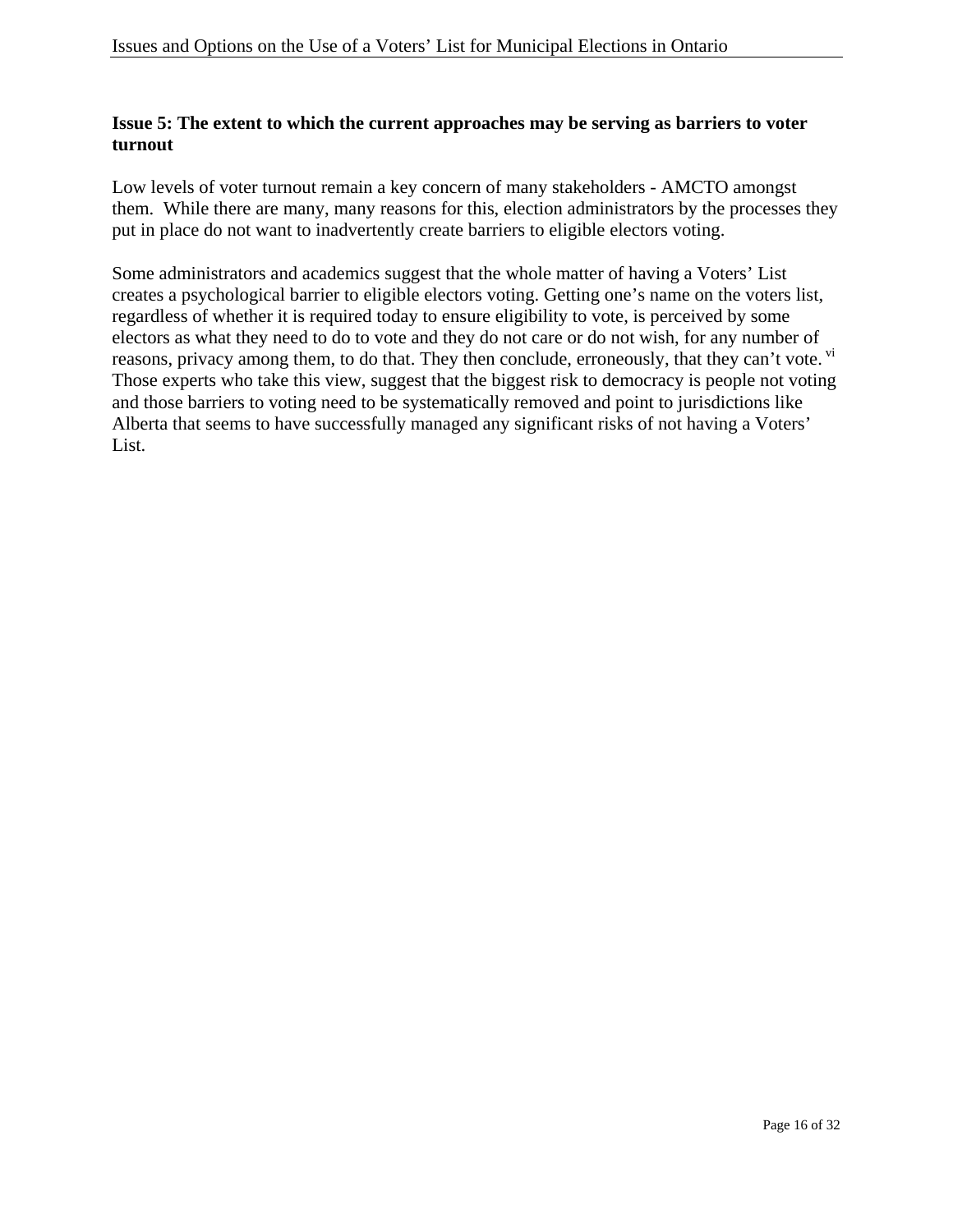#### **5. Early Actions Required to Address the Issues:**

As should be clear, there are a host of issues that underlie what the electorate, municipal councils and election administrators experience today when dealing with the Voters' List. A number of options to address these follow.

However, regardless of which option is chosen, each would take some time to implement and in the interim, as long as Ontario continues to have a municipal Voters' List, then certain key changes will be required or these issues will not go away. Instead, they are very likely to worsen.

*AMCTO therefore urges the Ministry of Municipal Affairs and Housing, MPAC and the Ministry of Finance to begin early consideration of three critical reforms:* 

- *1. A review of the Municipal Elections Act (MEA) to ensure the Act reflects the modern privacy concerns of Ontarians.*
- *2. A review of the MEA to ensure an alignment between the responsibility of the Municipal Clerk to conduct an election and the authority of the Municipal Clerk to carry out this responsibility effectively, including ensuring that the authority of the Clerk as set out in Section 22 of the MEA to correct the Voters' List is available at any time, not just*  between the time of the delivery of the Preliminary List of Electors and September 1<sup>st</sup>.
- *3. The development by MPAC of clear outcome based performance measures for the development of the Voters' List, strong business processes to deliver to those outcomes and the establishment of effective accountability mechanisms to ensure this result. The intended actions here by MPAC should be discussed with AMCTO and reported to MPAC's Board and the Ministry of Finance.*

AMCTO will be coming forward early in 2012 with a broader submission on other required reforms to the MEA (and has earlier called for a review of the candidate financing provisions of the MEA), but at this time is suggesting that these three matters be addressed because of both their importance and urgency.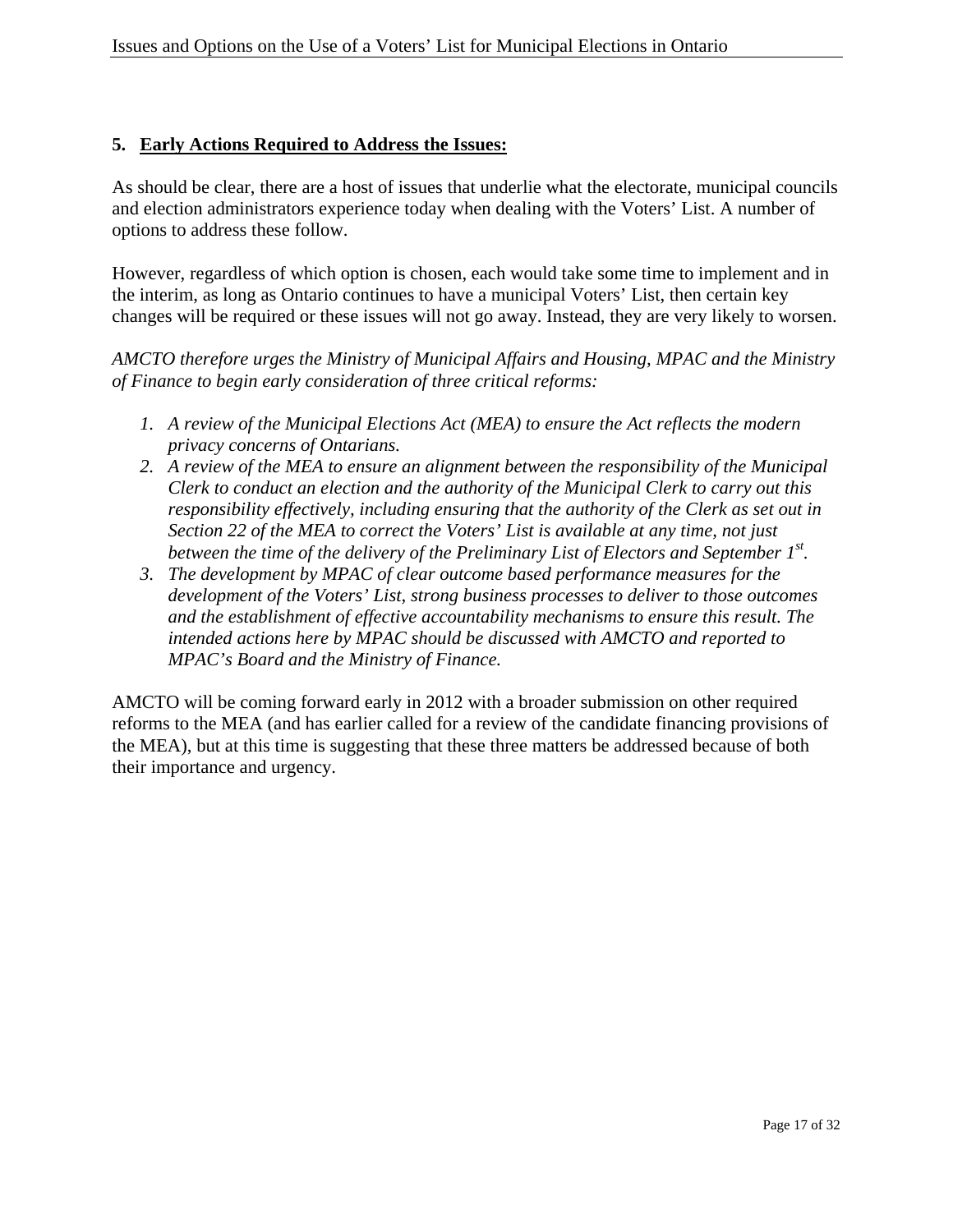#### **6. Desired Outcomes and Key Criteria for Assessing the Options:**

To this point we've explored the three underlying assumptions for how we've gotten to the point we have, discussed the five key issues and suggested some early actions. **This discussion should have informed the outcomes we would want from any options that is implemented.** 

The options, it is suggested, should be assessed in terms of their likelihood to generate these outcomes:

- 1. An acceptable level of accuracy of the Voters' List at the time of voting a minimum rate of 90% is suggested
- 2. A cost effective service
- 3. Acceptable levels of risks to the protection of personal privacy
- 4. Barriers to voter turn out that are necessary only to avoid a high likelihood and high impact of voter fraud
- 5. Generally accepted business practices for performance standards, business processes and accountability.

In turn, the criteria for assessing the options, it is suggested, should include:

- 1. Quality of Product
- 2. Cost
- 3. Risk to Privacy
- 4. Ability to address voter turn out issues without creating unacceptable levels of risk of voter fraud
- 5. Accountability for high performance.

#### **7. Results of Survey of Municipalities in other Provinces:**

To further inform these options, AMCTO sent a survey in the Fall of 2011 to some 31 municipalities of varying size and characteristics in other Canadian provinces, requesting information about Voters' List use/non-use. In total, responses were received from nine municipalities and the results are available by contacting Kathleen Barrett at the AMCTO Office kbarrett@amcto.com.

In general, survey responses reveal a lack of sharing of information amongst the different levels of government and/or other government agencies. For instance, none of the survey respondents were given access to death information or other government data bases to assist with improving the accuracy of the Voters' List. The prevailing complaint amongst respondents regarding the quality of the Voters' List was that its inaccuracy resulted in frustration at the polls for both electors and election staff.

The main reason cited by municipalities using the "no Voters' List" approach was that the Voters' List was chronically inaccurate and too costly for them to maintain.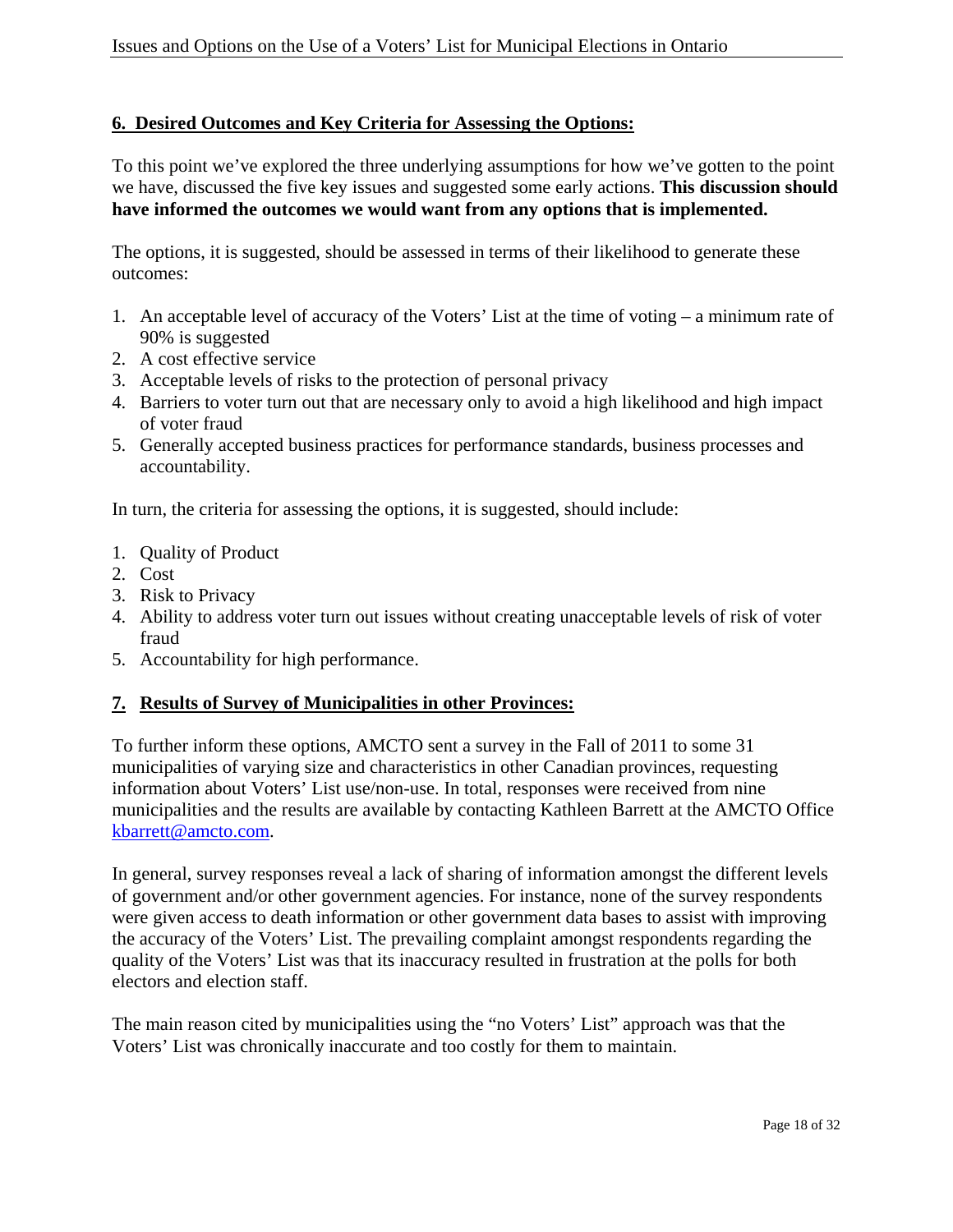Notably, some "No Voters' List" municipalities do not require any form of identification from electors in order to vote. Similarly, there were some respondents that utilize a Voters' List who do not require any identification from electors, but these are generally the smaller municipalities. The reasons provided for not requiring identification is that it leads to delays at Voting Places. Further, the fact that most jurisdictions allow someone to take an oath swearing to their identity and eligibility to vote (despite having no identification) made some respondents less inclined to see the value of requiring identification.

The most common way to determine the number of ballots required for jurisdictions that utilize the "no Voters' List" approach, seems to be to rely on census data (conducted by either the municipality or another level/agency of government). The number of people over the age of 18 within the jurisdiction is added up to determine the maximum number of electors. Ballots are then ordered based on a 100% turnout rate and distributed at different voting places based on population.

The majority of survey respondents said they would continue utilizing their current method for administering elections.

There were a small number of respondents who said they are exploring the introduction of identification requirements into their election process.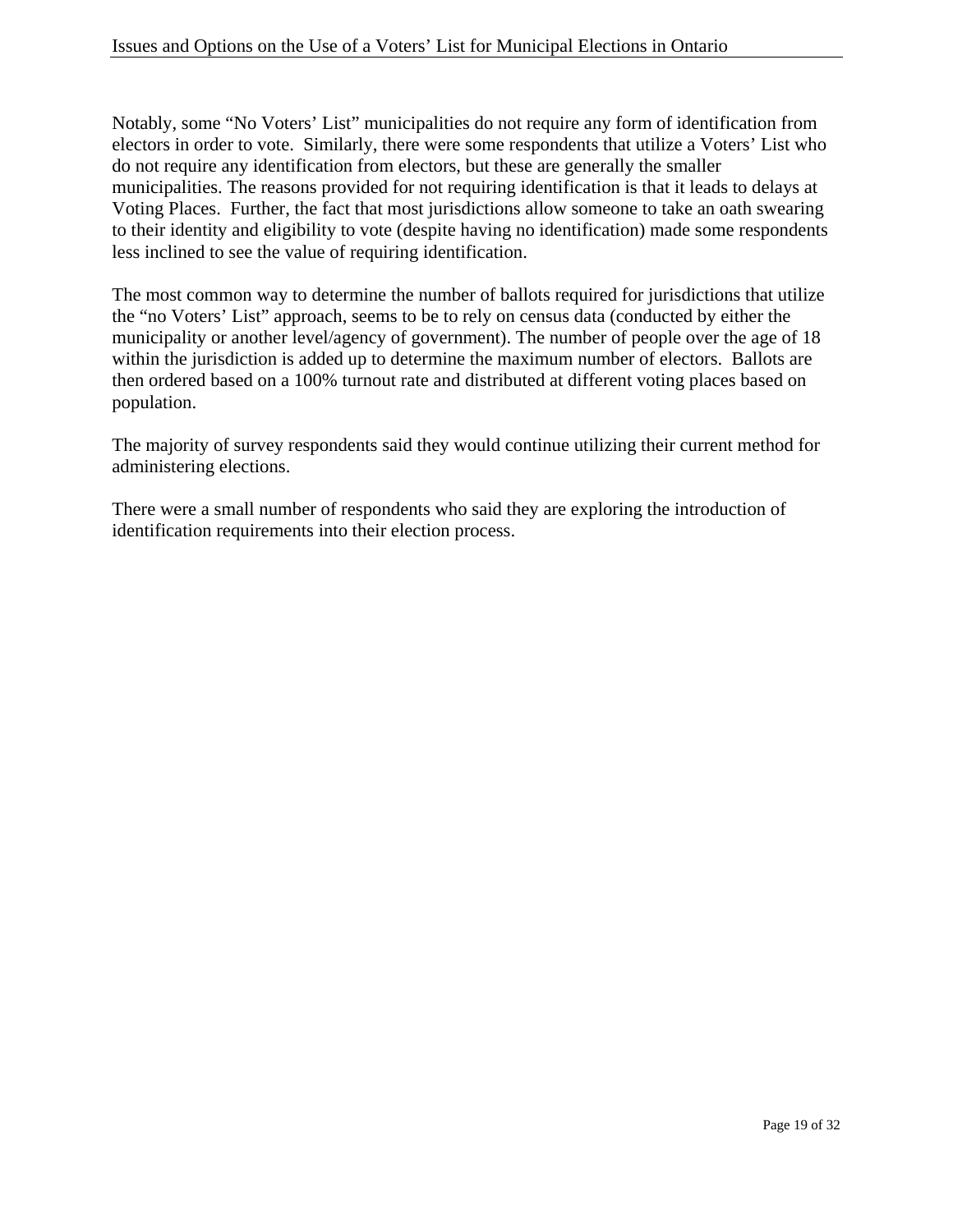#### **8. Analysis of Options:**

#### **Option 1: No List**

Under this option, municipal elections in Ontario, like in Alberta, would be conducted without a Voters' List. There would be no requirement for the municipality to prepare a Voters' List prior to the electoral event. Instead, voters would be required to bring identification and, failing that, complete a declaration of electoral qualification form at the Voting Place. All addresses within a municipality could receive an electoral event notification card which would outline elector qualifications and provide voting information such as location, time, date, etc. As a result, all "potential" electors would be informed of the event and would have the option of participating in the electoral event. Legislative changes would be required to authorize this option.

#### Benefits:

- This is a very inclusive option. It sends a message that government is interested in electors voting and is removing any perceived barriers to this important civic activity.
- This is the least cost option. Depending on implementation approaches, potential savings to MPAC from the status quo could well be in the \$5 million range. Savings to the municipal sector could be in the \$4.5 million range. As other options may require additional investments than what is currently spent, the cost comparative advantage of this option is greater than these figures which show comparisons to the status quo.
- ‐ This option offers the highest benefit in terms of personal privacy. Electors, concerned about their name appearing on a public Voters' List or with unregulated candidates and their canvassers being able to identify their address, would no longer have to have such concerns, yet they could still vote and with more ease than is currently the case.
- ‐ The voter information mailing cards could be produced earlier in the election year, smoothing out the peak load burden on election administration staff.

- ‐ Currently, there is no feasible means of conducting an Internet, mail and/or telephone type election without a Voters' List.
- ‐ This option may create a risk of voter fraud, e.g., electors voting multiple times, although the likelihood and impact of such a risk would need to be assessed based on a range of local factors. A range of measures could accompany this option to mitigate these risks, including higher penalties (to mirror the recently increased penalties under the Ontario Election Act) and technology that would permit live recording of an elector's name once they have voted. A large and well-organized outreach strategy would have to be carried out in order to communicate to the public that the integrity of the election was not at risk. This strategy would have to take into account immigrant populations and cultural nuances.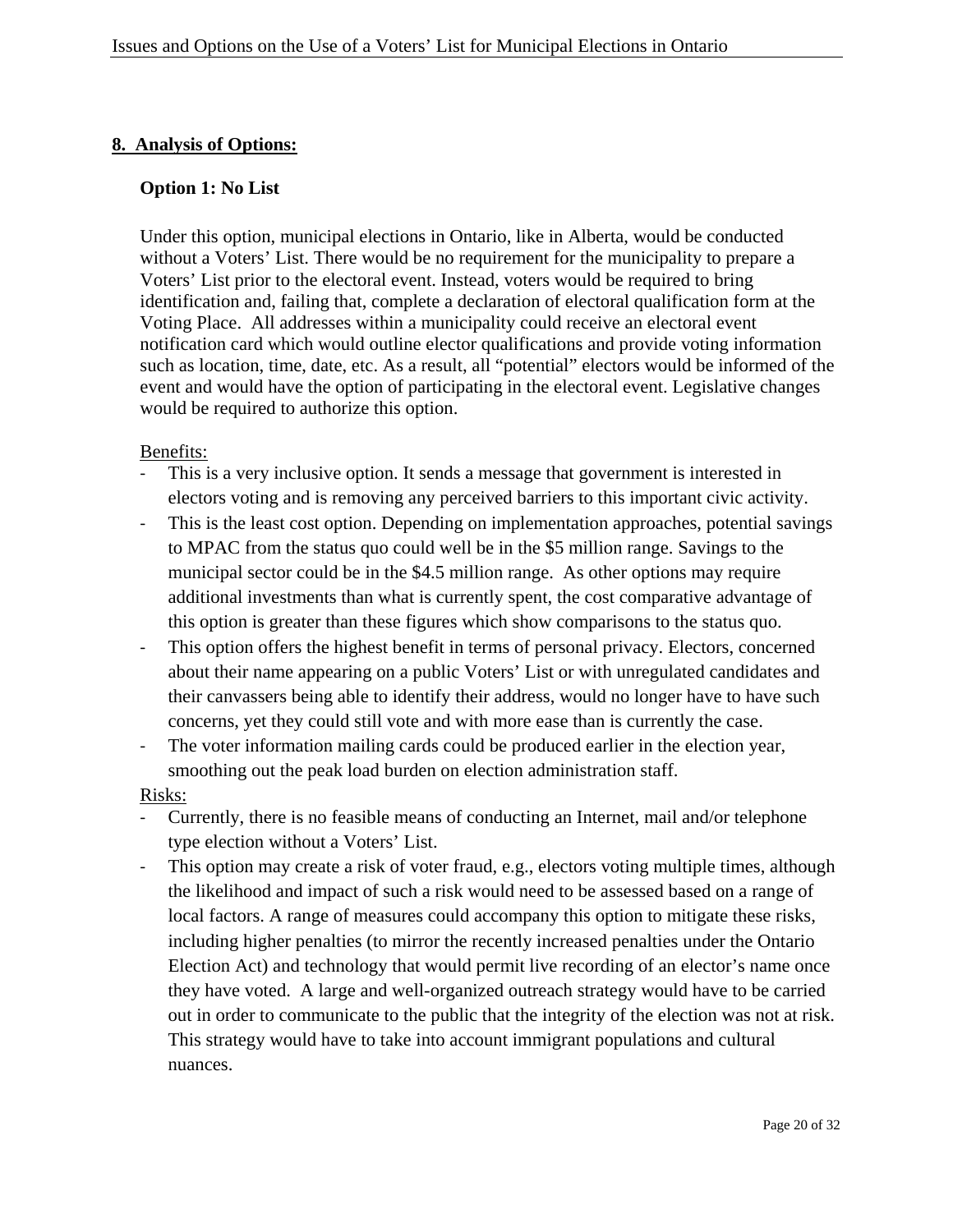- ‐ Candidates would have to rely on other information sources to determine potential electors and may object to not having this ready information tool available for canvassing.
- ‐ Municipal election administrators may have to spend much longer determining the logistics of each voting location in order for this option to work. For example, how many staff would be required at each location? How many different kinds of ballots?
- ‐ Calculating the number of electors for election financing purposes would be less precise and would need to rely on estimates and information other than the Voters' List.

## **Option 2: List Maintained by Municipal Clerk with Client Driven Standards which could include Voter Registration System (MPAC is provider of data but does not maintain it)**

Under this option, the sole responsibility for administering the Voters' List would be with the Municipal Clerk using different sources of information (including MPAC data) provided that the List complied with the principles of the *Municipal Elections Act*. A voter registration system would have to be developed internally or be bought from a vendor. The register would be a permanent ongoing register, which would be open to applications at any time. It would be important to identify which key sources of information could be used to inform this register. Outcome type client driven standards would also need to be developed. The Common Measurement Tool (CMT) may be incorporated into this, but there would need to be a clear definition of what the acceptable terms of service for the List would be. These outcome expectations would be set sector wide (with AMCTO perhaps serving as the coordinating body to develop such standards on behalf of municipal election administrators) rather than standards specific to each individual 400+ municipalities.

Municipal election administrators would also have a choice under this option to choose whether they want to maintain their own List using various sources of information or to use the one generated by MPAC if they do not have the capacity to maintain their own List. The Municipal Clerk would be permitted to access the necessary data to support the compilation of a List. This would go far beyond the limited scope currently provided by Section 22(2) that while it gives the Municipal Clerk the authority to "use any information that is in the local municipality's custody or control" it is an authority only available during a very limited time frame. Legislative changes would be required to implement this option.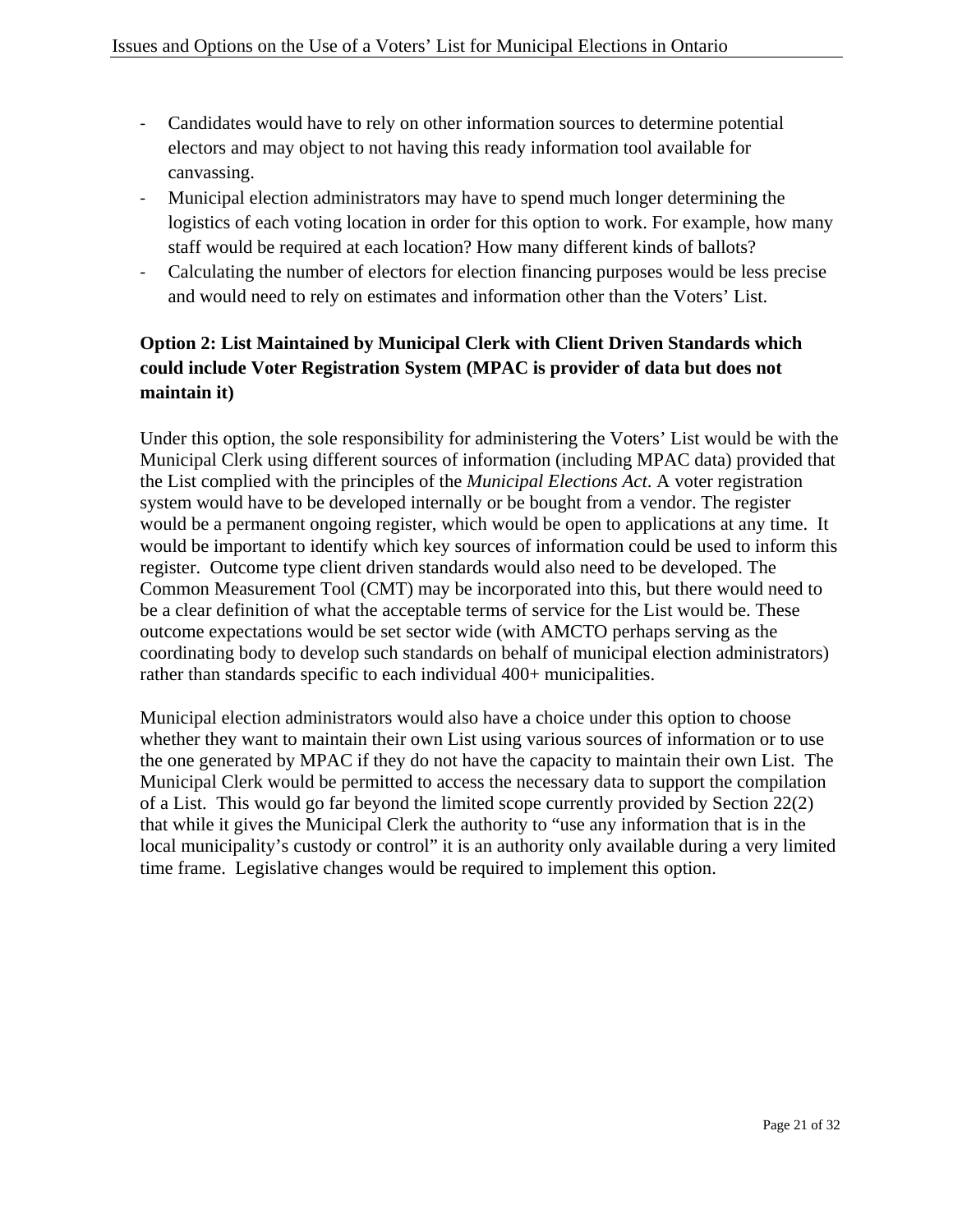### Benefits:

- Improved likelihood of a higher quality product as product produced to client driven standards - and municipal election administrators would be able to pull information from their own database and maintain a List that has likelihood in some cases to be much more accurate because it's centered on information that is collected by the municipality.
- ‐ Improved accountability for high performance increased transparency and accountability for results and incentive for improvement – election administrators would be incented to know where the mistakes are made in their own List and make changes accordingly.
- ‐ This option would continue the principle that Canadian jurisdictions maintain responsibility for collecting electoral data.
- ‐ Would increase opportunity for innovation, flexibility and reduce dependence on a monopoly provider, allowing Municipal Clerks to use different sources of information rather than being dependent on MPAC.
- ‐ Candidates are likely to be supportive of this option as it provides a continued and potentially better service for them, unless the service is recognized as primarily providing a private rather than public benefit, in which case they would not likely be supportive.
- May mean marginal improvements in voter turn out with more electors on the Voters' List should they perceive this is necessary in order to vote.

- ‐ One of the higher cost options for municipalities as they not only would need to continue to deal with the Voters' List, but have direct responsibility for maintaining it. The economy of scale created by having one agency rather than hundreds of election administrators provide the service would be lost. This option may prove to be time consuming and expensive for smaller municipalities that lack the personnel and technology to maintain a Voters' List – would likely mean much more than the 58 cents per elector cost now achieved by spreading MPAC's costs over a base of 9 million electors. Would also need to be accompanied by significant business process improvements to avoid significant cost escalation arising from improved quality.
- ‐ Voting Place staff would continue to have to add voters to the List at the Voting Place which, current litigation suggests, could be fatal to the result if technical errors are made.
- ‐ Does not address current risk with protection of personal privacy and may introduce new privacy issues for the Municipal Clerk to manage.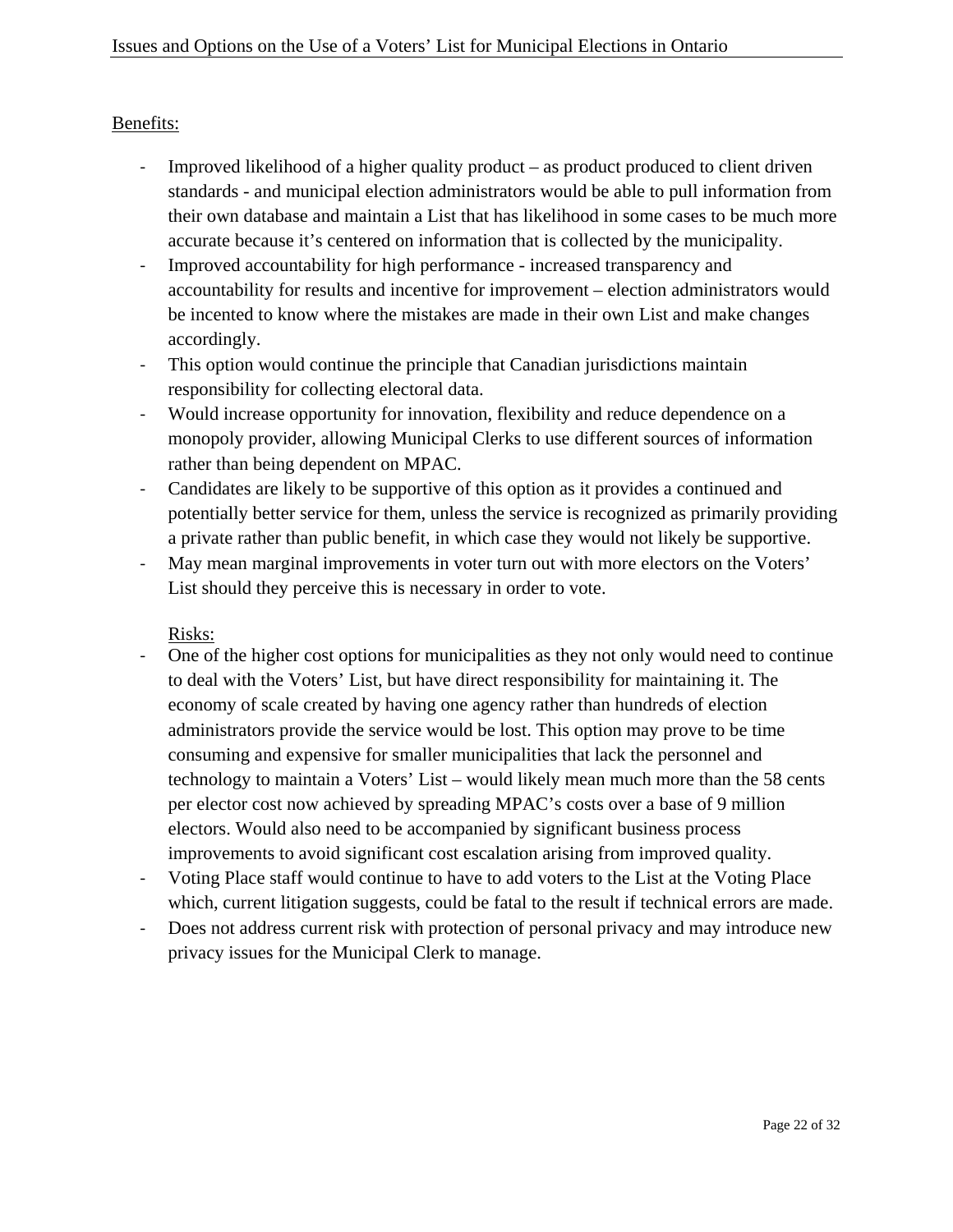## **Option 3: List Maintained with split responsibility between the Municipal Clerk and MPAC to Client Driven Standards**

This is very similar to the status quo with the distinguishing features being that (a) client standards are clearly articulated – the Common Measurement Tool (CMT) may be incorporated into this and again, like in Option 2, these outcome expectations would be set sector wide (with AMCTO perhaps serving as the coordinating body to develop such standards on behalf of municipal election administrators) rather than standards specific to each individual 400+ municipalities) and (b) like in other jurisdictions, the Municipal Clerk could draw on other data sources to ensure an up to date List – and legislative changes would be required to permit the Municipal Clerk access to the necessary data to do this.

#### Benefits:

- ‐ Improved likelihood of a higher quality product as product produced to client driven standards.
- ‐ MPAC already has the mechanisms in place to administer the Voters' List.
- ‐ Helps to addresses key municipal concerns with accountability for and expected types of and levels of performance for this service – to specified outcomes, rather than inputs – by streamlining and simplifying existing processes to meet the expected outcomes.
- ‐ Candidates are likely to be supportive of this option as it provides a continued and potentially better service for them unless the service is recognized as primarily providing a private rather than public benefit, in which case they would not likely be supportive.

- ‐ Would need to be accompanied by significant business process improvements to avoid significant cost escalation arising from improved quality.
- ‐ Because MPAC's primary business activity is property assessment, the generation of the Voters' List is only a small component of its workload. As a result, the MPAC database operates on business rules that are designed to fulfill the obligations of property assessment valuation, not the collection of elector information, creating risks to producing a product to client standards.
- ‐ Voting Place staff would continue to have to add voters to the List at the Voting Place which, current litigation suggests, is fatal to the result if technical errors are made
- ‐ Some of the existing accountability issues may remain as in any environment where responsibility is split.
- Does not address current risks with protection of personal privacy.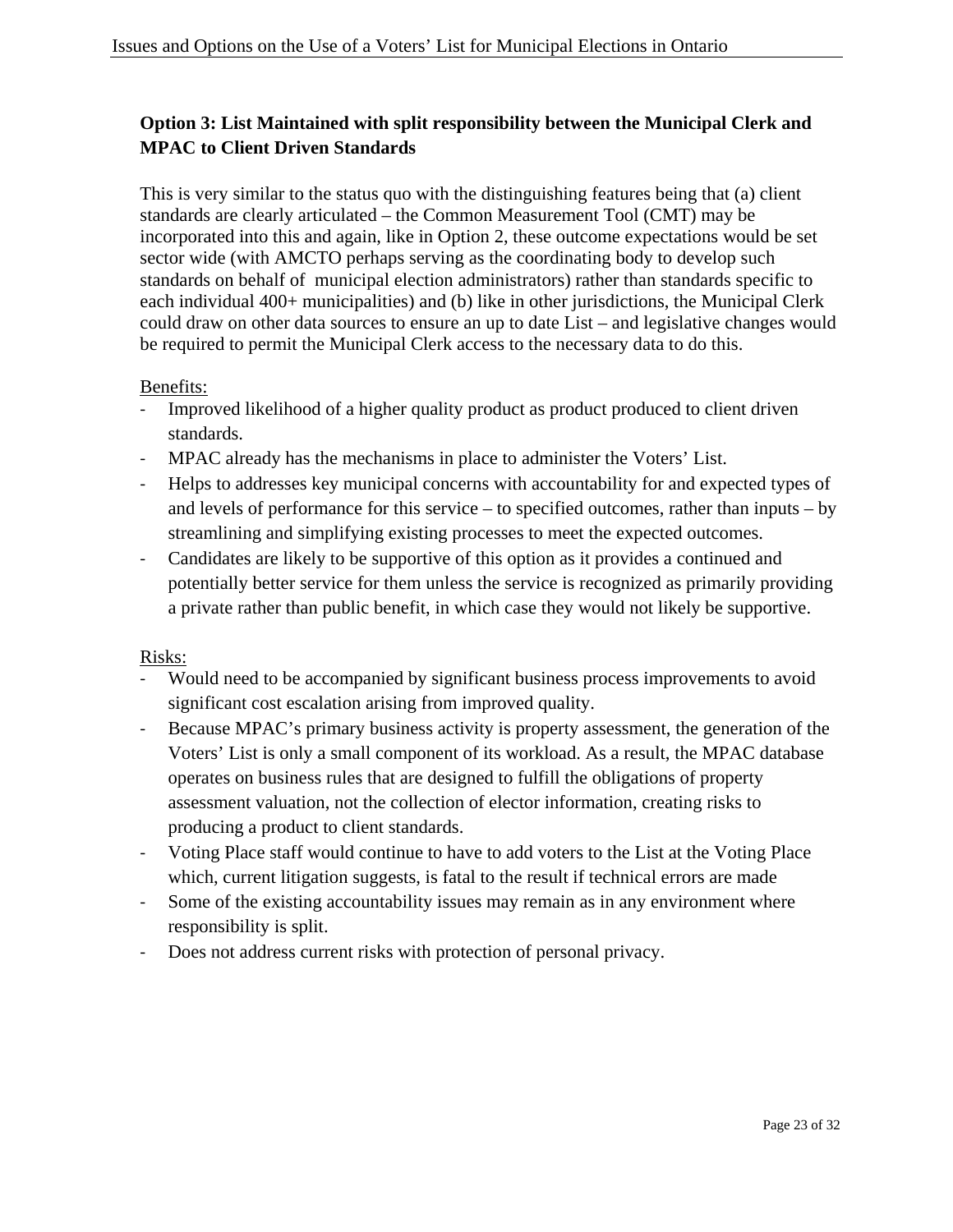#### **Option 4: List maintained solely by MPAC to Client Driven Standards**

Under this option, the Voters' List would be almost completely the responsibility of MPAC with clearly articulated standards. Again, like in Option 2 and 3 the Common Measurement Tool (CMT) may be incorporated into this and outcome expectations would be set sector wide (with AMCTO perhaps serving as the coordinating body to develop such standards on behalf of municipal election administrators) rather than standards specific to each individual 400+ municipalities) The municipal election administrator would not have a role in the revision of the list except corrections done at the Voting Place; potential electors would have to approach MPAC in order to add their name to the list or to delete it. MPAC would deliver a List closer to Voting Day based on the revisions they receive and process. There would also be a formal agreement and/or legislated outcome type standards about what the client standards are. Legislative changes would be required to implement this option.

#### Benefits:

- Improved likelihood of a higher quality product developed to client driven standards.
- Reduces the burden on municipalities to revise the Voters' List and go through them with a "fine tooth comb" in order to spot inaccuracies.
- ‐ Clarifies accountability for performance formalizes performance expectations focuses on outcomes rather than inputs of the process - introducing modern contract management practices into this area of municipal administration.
- ‐ Candidates are likely to be supportive of this option as it provides a continued and potentially better service for them unless the service is recognized as primarily providing a private rather than public benefit, in which case they would not likely be supportive.

- ‐ Would need to be accompanied by significant business process improvements to avoid significant cost escalation arising from improved quality.
- ‐ The Municipal Clerk would still have to have a role in building the Voters' List on some level.
- ‐ The source data would remain the assessment database which is not developed for election purposes.
- ‐ Voting Place staff would continue to have to add voters to the List at the Voting Place which, current litigation suggests, could be fatal to the result if technical errors are made.
- ‐ The Voters' List is an integral part of the electoral process and to have it in the hands of a third party may undermine the electoral process, especially as the processes to compile the List are unclear.
- It would be difficult to maintain accountability without governance level support from MPAC and the provincial government.
- ‐ Does not address current risks with protection of personal privacy.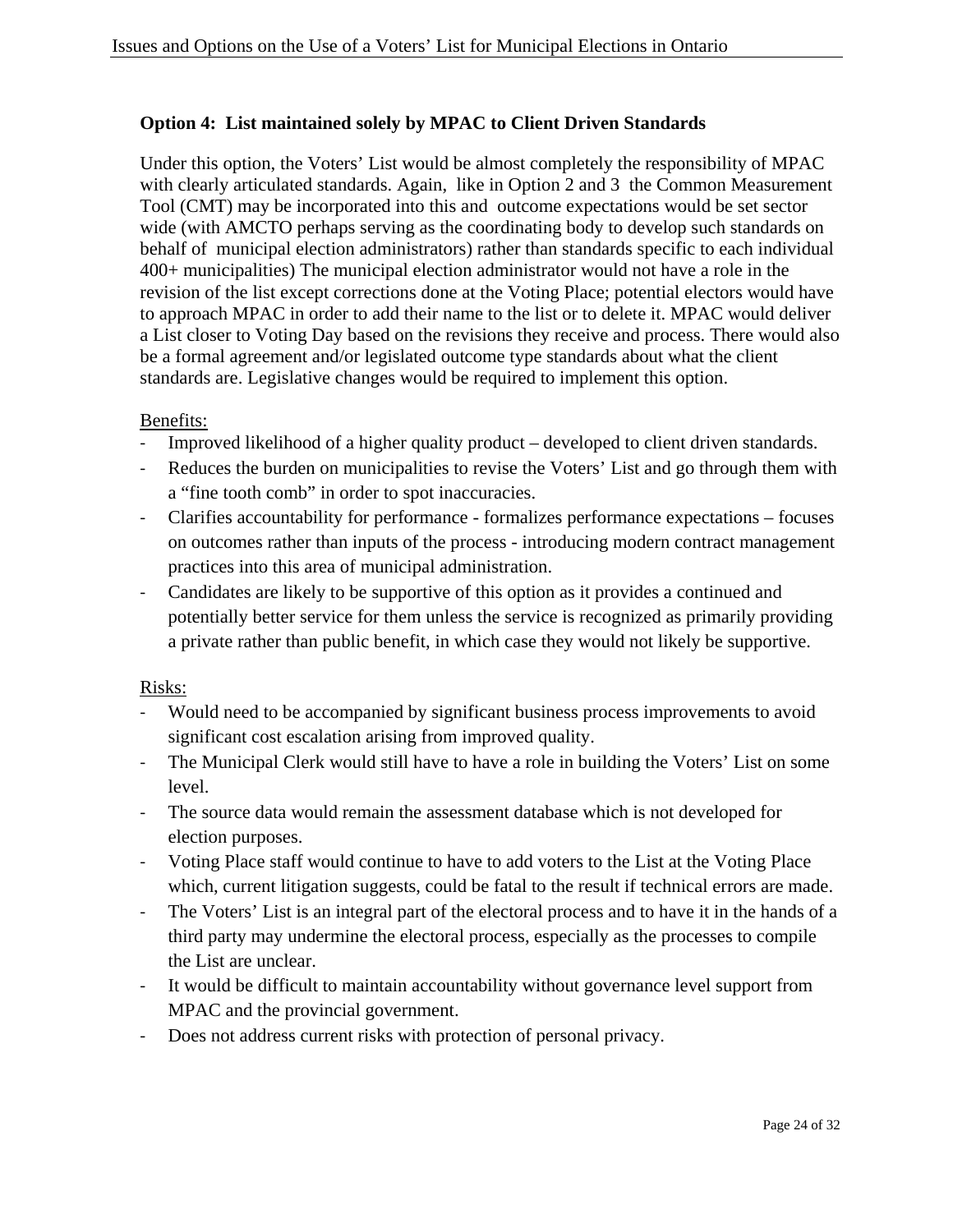## **Option 5: ONE List for all election purposes (local, provincial, federal) maintained to Client Driven Standards.**

Election administrators at each order of government would jointly develop the ONE list. Mechanisms would need to be established to determine responsibility and processes for revision. Again, client driven standards would need be clearly articulated and like the earlier options, the Common Measurement Tool (CMT) may be incorporated into this and outcome expectations would be set sector wide (with Elections Ontario, Elections Canada and perhaps AMCTO jointly serving as the coordinating body to develop such standards on behalf of election administrators) rather than standards specific to each individual 400+ municipalities and the Ontario and federal election administrators) Complex legislative change by each order of government would be required to implement this option.

#### Benefits:

- ‐ Improved likelihood of a higher quality product developed to client driven standards.
- ‐ Voter centered approach to the issue of the Voters List.
- ‐ Database to create the List would not be developed for purposes other than election administration, e.g., not generated for purposes of property assessment.
- ‐ Fosters convergence of efforts between MPAC, Municipal Clerks, Elections Ontario and Elections Canada.
- ‐ Potential to increase accuracy as lists updated more frequently.
- ‐ Potential to share costs of Voters List development and maintenance.

- ‐ Would need to be accompanied by significant business process improvements to avoid significant cost escalation arising from improved quality.
- Significant start up costs to develop ONE List.
- ‐ Key dependencies would be legislative changes by each order of government to permit inter-jurisdictional sharing of information.
- ‐ Considerable political support at each order of government required to support ONE List option.
- ‐ Considerable re-working of ONE List required for local election purposes to recognize that unlike provincial and federal elections, electors in local elections can vote more than once on Voting Day, e.g., there are more than 750,000 non-resident electors and electors can vote in both municipal and school board elections.
- ‐ Does not address current risks with protection of personal privacy.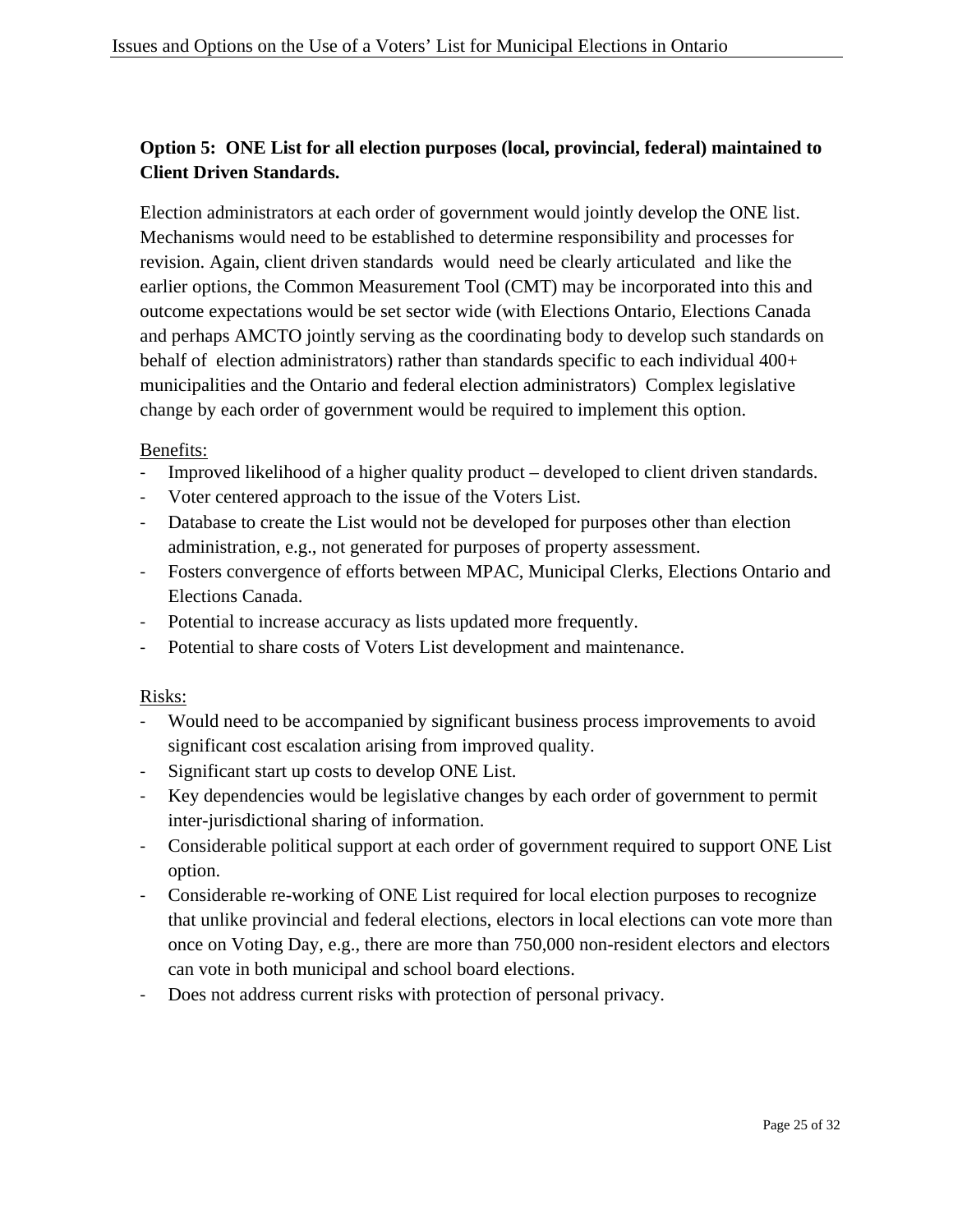### **Option 6: Hybrid of Option 1 (No List) and Option 2, 3 or 4 (required List).**

Under this Option, a municipality could opt to either (a) not have a List or (b) have a List using the particular approach established for Ontario municipalities (one of Option 2, 3 or 4). Legislative changes would be required to accommodate this hybrid option.

#### Benefits:

- ‐ allows for local choice based on local preference.
- ‐ those municipalities using the No List option would have the benefits outlined for that option in Option 1 and those using the other Option would have the benefits outlined for that respective Option.

- ‐ high risk of confusion for voters experiencing different rules from one municipality to another about basic voting matters as is experienced, as an example, currently with differing ID requirements.
- those municipalities using the No List option would face the risks outlined for that option in Option 1 and those using the other Option would face the risks outlined for that respective Option.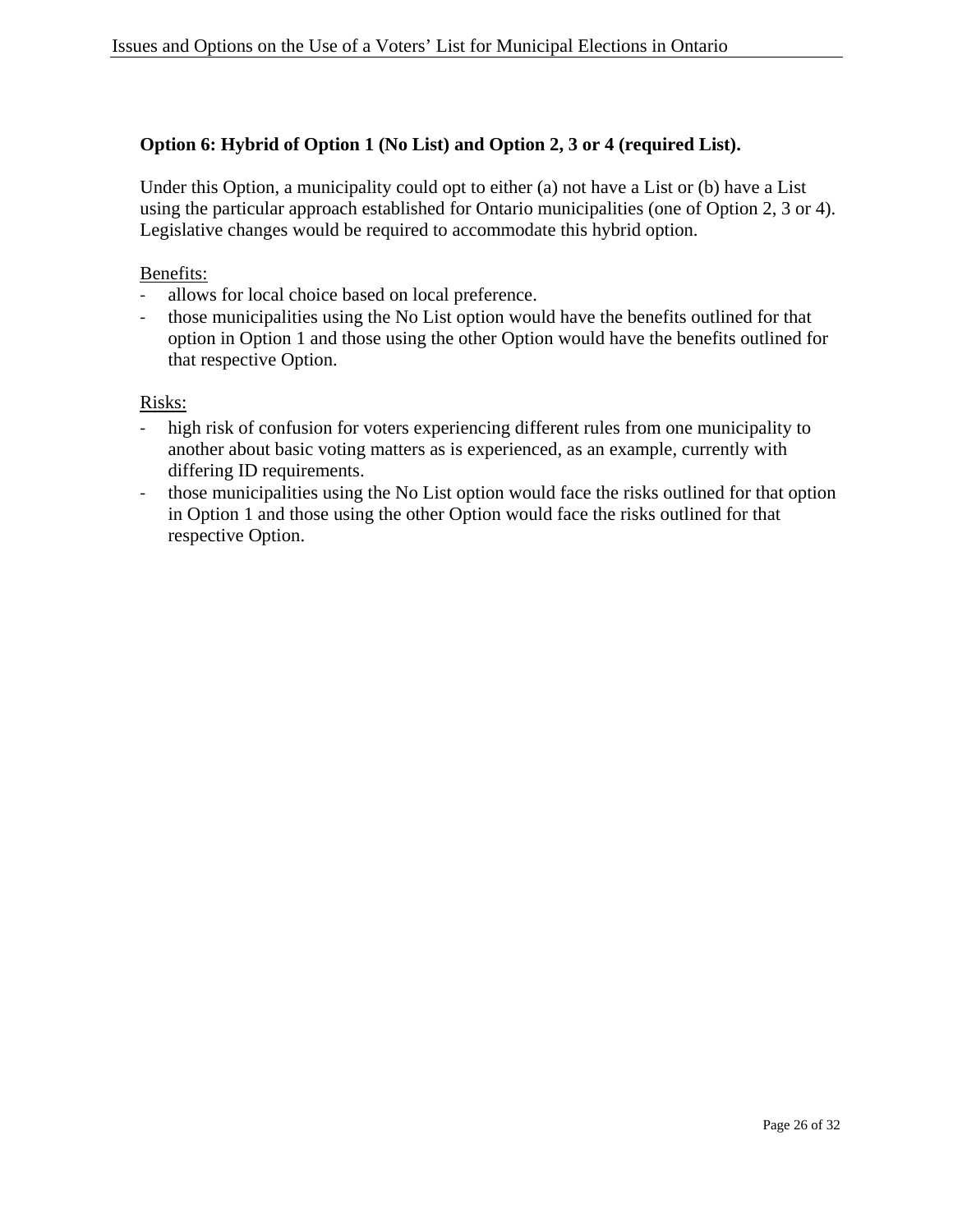## February 13th Update: Deadline for comments extended to March 9<sup>th</sup>

#### **9. Key Discussion Questions & Next Steps**

This Discussion Paper has sought to explain the underlying assumptions for the current approach to the Voters' List used in municipal elections in Ontario, identify the key issues and has suggested three immediate measures. Desired outcomes and criteria for assessing the options and six options and an analysis of them have been provided.

#### **AMCTO invites you to consider these Three Discussion Questions:**

- *1. Have the right Outcomes and Criteria for assessing the options been identified? Anything missing?*
- *2. What is your preferred option?*
- *3. Are there any other matters that AMCTO should consider in formulating its position on the Voters' List?*

#### **Where and by when do I need to send my comments?**

Comments will be accepted up to Friday March 2, 2012. They should be directed to Curry Clifford, Director, Legislative Services and Government Relations at cclifford@amcto.com.

#### **What happens next?**

Comments will be summarized and presented to AMCTO's Municipal Elections Project Team, then discussed by its Legislative Committee and Board of Directors who will determine the Association's final position on the matter. This final position is expected to be released in time for AMCTO's annual conference June  $17<sup>th</sup>$  to  $20<sup>th</sup>$  in Ottawa.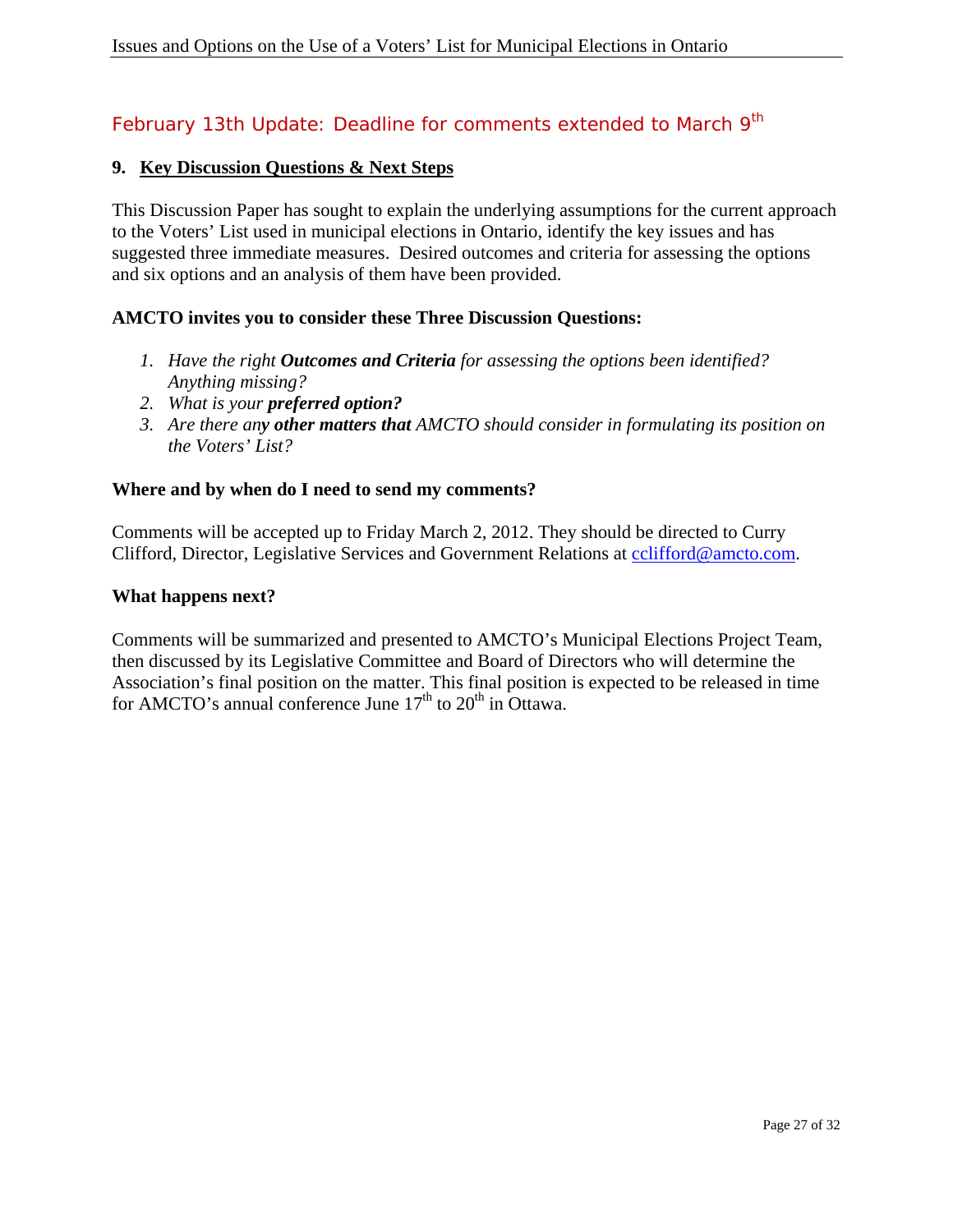### **Appendix 1**

#### **MPAC's Defintion of Accuracy for Voters' List Purposes**

MPAC has provided AMCTO the following comments on the matter of Voters' List accuracy:

*"It's unlikely everyone has the same concept of 'accuracy'. From a voters' list perspective, there are 4 components of accuracy; what is sometimes called the 4 'C's:*

*Currency: the right names at the right address at the right time*

*Correctness: all name and address information is correct (e.g. spelling, birth date, street type, etc.)*

*Completeness: all name and address information is present (e.g. middle name, street direction, etc.)*

*Coverage: all electors in a given jurisdiction are included on the list.*

*Can everyone agree on which measures are actually important for purposes of voting? If a person's middle name is missing or their birth year is 1979 instead of 1929, will this impact the elector? Secondly, what standard does one use to measure such things; who or what is the authority? If address accuracy software, sanctioned by Canada Post, changes the spelling of a street name to something different than what appears in the municipal by‐law, will this impact* the elector? And thirdly, how do you measure this data? Should the accuracy of the PLE/VNF be measured on the day it is delivered, the day before the revision period starts, or on Voting Day? *Perhaps what is important is not so much raw 'accuracy', but 'functional accuracy'; what actually impacts the elector.*

*MPAC employs many accuracy checks of different types across multiple non‐enumeration business activities that none‐the‐less, have an impact on enumeration products. Beginning at the data entry stage, process controls are applied to ensure 100% transcription accuracy. This assumes of course that the data itself does not contain errors, or that one correctly reads a '7'* even though what is written looks like a '2'. This may impact the voters' list. At the field level, *property inspections, for example, may result in a property's tax class being changed from* residential to commercial. This will impact the voters' list. Or the owner of a multi-residential building may decide to turn his units into time-share condos. This will impact the voters' list. *These and many other 'assessment' activities affect the voters' list, not just because they change data but because they change the eligibility factors affecting persons associated with these properties. At which points do you measure accuracy with respect to the voters' list?*

*Prior to and during an election year, MPAC also engages in data quality checks using database scans that look for certain 'suspicious' conditions. For example, in the same municipality but at different households, find the same name, each with a 'residency' code of 'U' ("I live here").*  Another check looks at all persons with a birth date prior to 1900. Or this one, compare the *property code of a 'plex' to the number of subordinate entries (they should match). All have the potential to affect the voters' list.*

*For purposes of municipal elections, MPAC has two points at which measures are taken; at the conclusion of the enumeration event ('household confirmation') and immediately after the election event ('list confirmation').*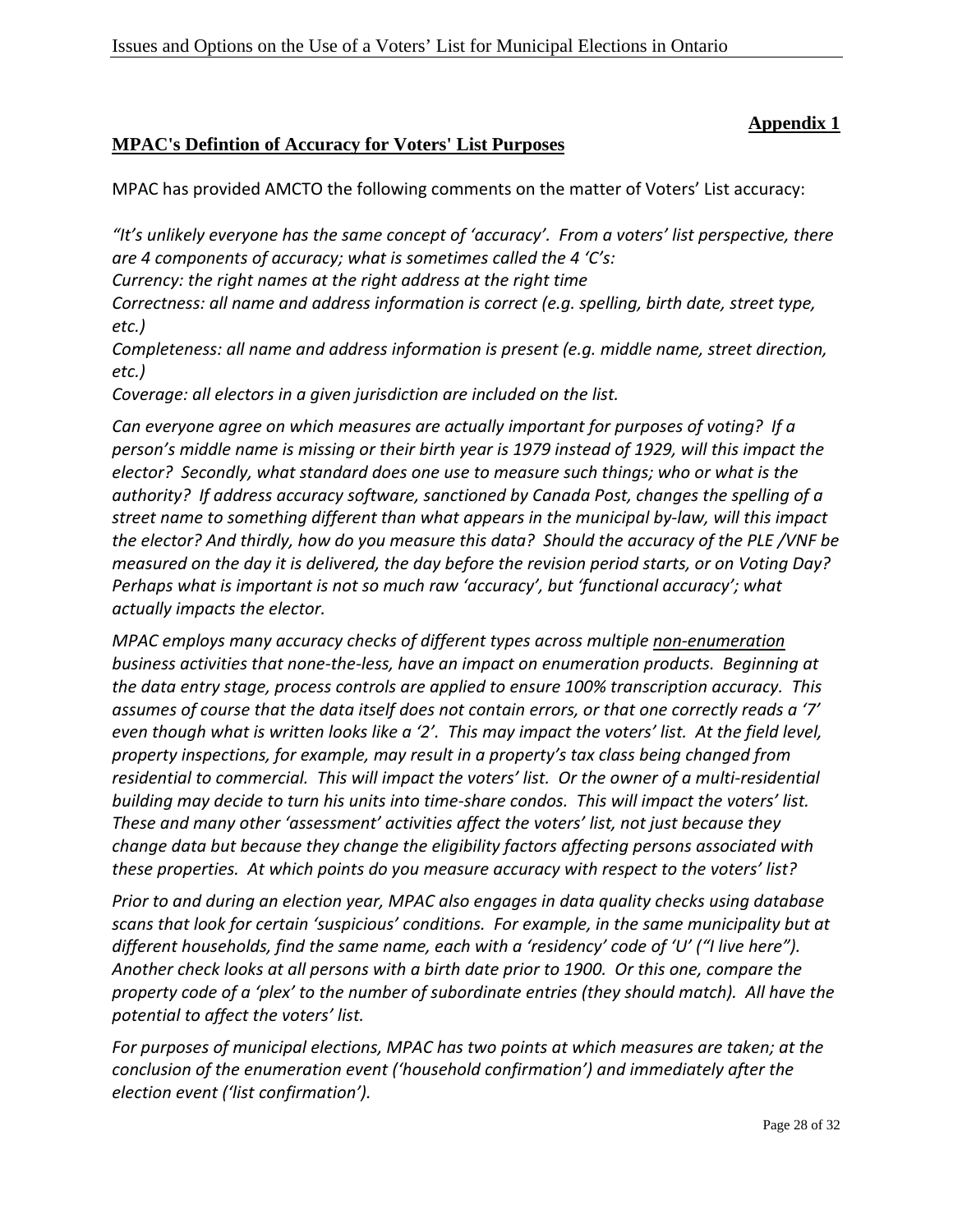*'Household Confirmation' consists of two components*

- *1. data matching against another source of similar data, collected using different methods than MPAC, and from different sources (National Register of Electors ‐ Elections Canada)*
- *2. returns of a targeted mailout of pre‐populated Municipal Enumeration Forms (MEFs).*

*Here's a simplified example of the math:*

- *‐ 100 MPAC households are matched at the name level with 100 NROE households; the result is a 75% match*
- *‐ the 25 unmatched households are sent a MEF; of these 10 are returned to MPAC, some with changes, some without*
- *‐ therefore, the 'Household Confirmation' rate = 85% (75 + 10)*

The over-riding caveat regarding 'Household Confirmation' is that it is a 'point-in-time' measure.

*'List Confirmation' looks at the total number of electors provided on the official PLE /VNF and compares this to the total number of revisions received. In 2010, the total preliminary elector count was over 9,000,000; total revisions received were about 880,000 for a 'List Confirmation' rate of 90%. Obviously, this over‐simplified approach does not take into account the number of revisions MPAC actually allowed into its system. For example: if a municipality adds an 'owner' name to a property but the name cannot be confirmed through Land Registry Office records, is the revision a valid one, or should this revision be excluded from the count? Similarly, if the municipality adds an elector at an address that identifies the location of an elementary school,* is this a list quality issue? The 'list confirmation' measure also does not allow for the passage of time. Is it fair to measure accuracy of a list produced in July by using information not available *until September (i.e. new home owner, new tenant, recently deceased person, etc.)?* 

*It should be noted that about two (2) dozen municipalities did not submit any revisions in 2010. Should this somehow be factored into the measure, since it's unknown if they actually had no corrections, or if they were simply not complying with the Act? That said, given the number of municipalities with very small voter counts, it's not unreasonable to expect situations where no corrections are necessary. It is worth noting that in past elections, Elections Canada has considered as much as one quarter of the post‐election revisions submitted by their District Returning Offices to be suspect and as a result, they required additional investigation and validation.*

*With respect to measuring list accuracy, MPAC cannot use the same techniques employed by other electoral agencies. These techniques are typically used for producing 'coverage' and 'currency' measures. The first measure relies on statistical computations involving estimates of population size compared to the number of names on a voter's list. The second measure is a function of Stats Canada's mobility and death figures extrapolated to a given Electoral District. Such measures are difficult to apply at the municipal level because school board, DSSAB(District Social Services Administration Board) and the non‐resident elector are defined by non‐standard geographical boundaries and by different eligibility factors, neither of which correspond to standard approaches or definitions of population counts."*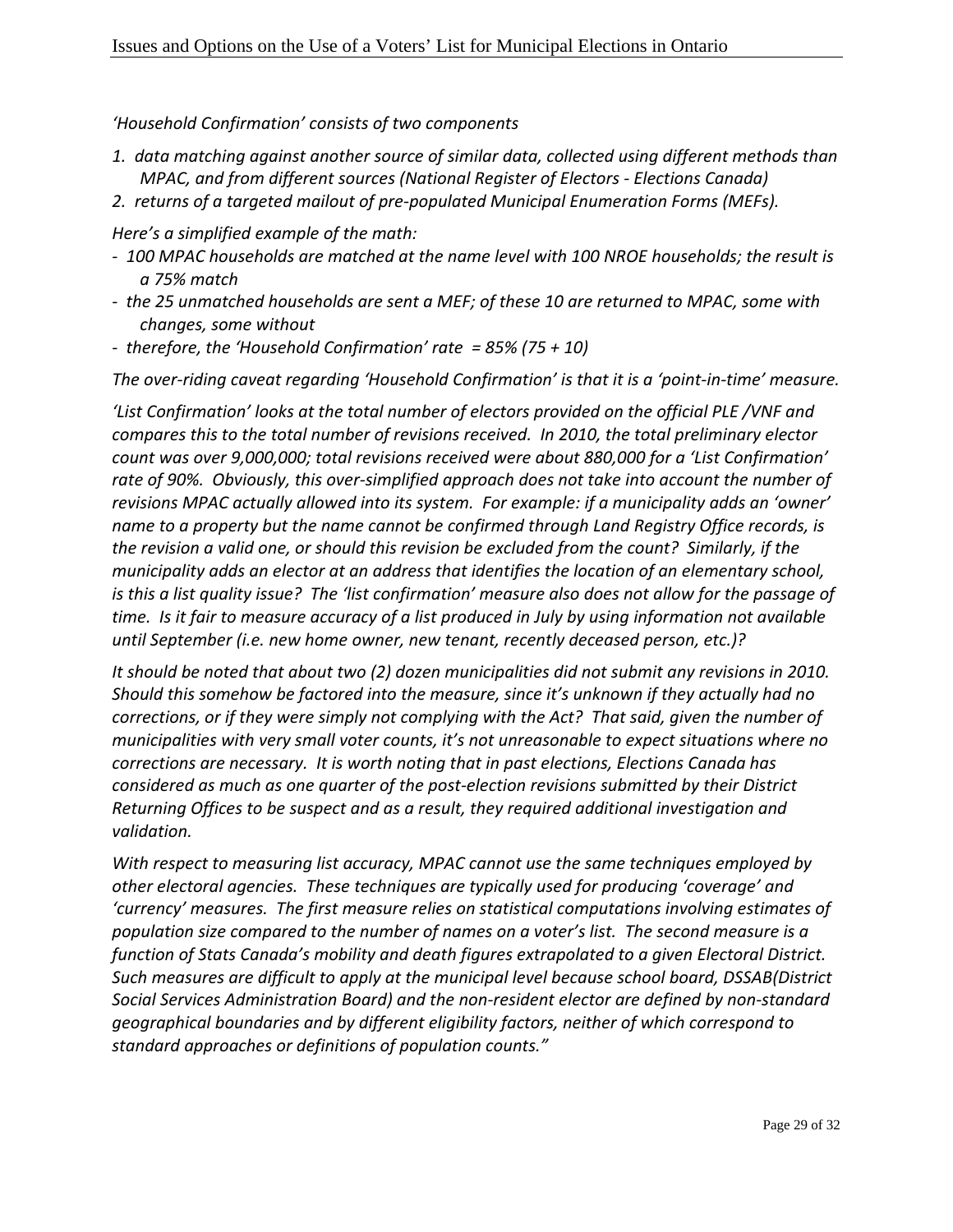## **MPAC's Voters' List Process Map**

MGS + NROE De

EVN

Cross Reference List (19 digit ARN + location address - txt datafie)<br>Cross Reference List (19 digit ARN + location address - txt datafie)<br>Sceptions Voter Motification File (VNF with changes only)<br>If matched to IPS name, na



## **Appendix 2**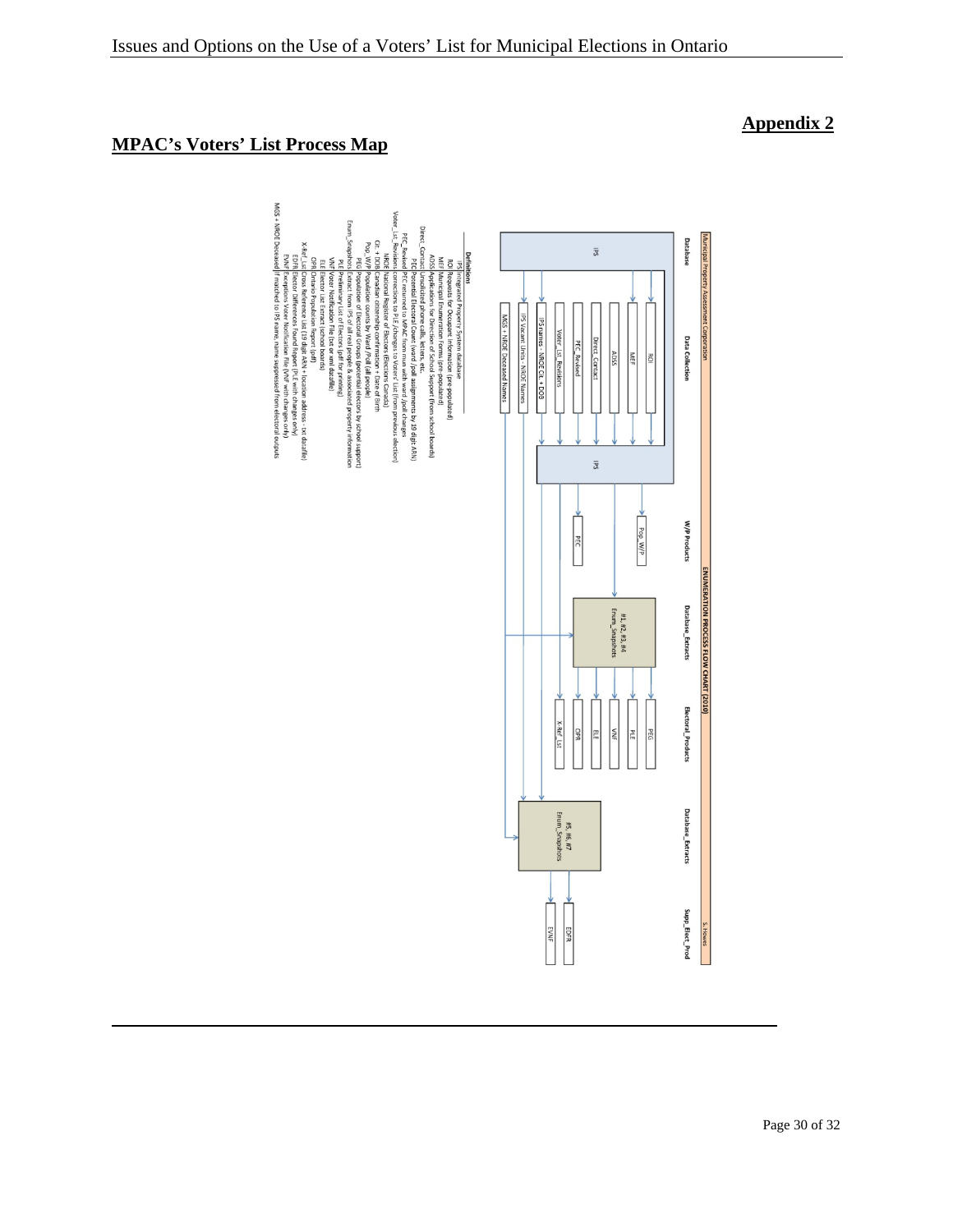# Endnotes s

 $\overline{a}$ <sup>i</sup> For a copy of AMCTO's report on the results of the 2010 Municipal Elections Survey, go to: (http://www.amcto.com/imis15/content/ELECTIONS/Other\_Resources\_Folder/Surveys\_Folder/ 2010\_AMCTO\_Municipal\_Election\_Survey\_Report.aspx. For non-members, please contact the AMCTO office at 905-602-4294 ext 230 to obtain a copy.  $\overline{\phantom{a}}$ 

 $\mathbb{I}^{\mathbb{I}}$  Costs here include: staff costs re.: revising the PLE (correcting for obvious errors); advertising costs – advertisements for revisions to the list; staff costs re.: revising the Voters' List; Data Fix costs; costs of Advance and Voting Day Revision Clerk Salaries or where no specific staff assigned to this function, the estimated costs for that portion of the election administration staff time that is spent on this activity; staff costs re.: costs of processing Post-Voting Day revisions and sending to MPAC; costs of producing the Revision Forms.

<sup>iv</sup> MPAC notes "The following chart captures the Household Confirmation rates based on MEF returns both before targeted enumeration was introduced and after. The ROI return rates are similar to those of the MEF. The only difference is the method of targeting. MEF targeting is based on a comparison of MPAC and Elections Canada data. ROI targeting is based on owner and tenant changes as they relate to property. Targeting ensures that households where MPAC already has the correct information are not enumerated. For example, although the overall already has the correct information are not enumerated. For example, although the overall<br>MEF return rates since 2000 have remained fairly stable at or around 40%, the percentage of those returns containing new information rose from around 60% in 2006 to over 70% in 2010.

Between 1988, when the MEF was introduced, and 2000 when targeting was adopted, as many as 7 million MEFs would have been mailed out depending on the approach taken in a particular enumeration year (a mailout of that magnitude today would cost MPAC and its member municipalities up to \$10 M). For example, in 1997, a second MEF mailing was done for every household not returning a MEF from the first mailing, and in 1988, a door-to-door enumeration was conducted for every household not returning a MEF; the return rate at the door was 12%."



ii For a copy of MPAC's 2010 Post Enumeration report please contact MPAC.